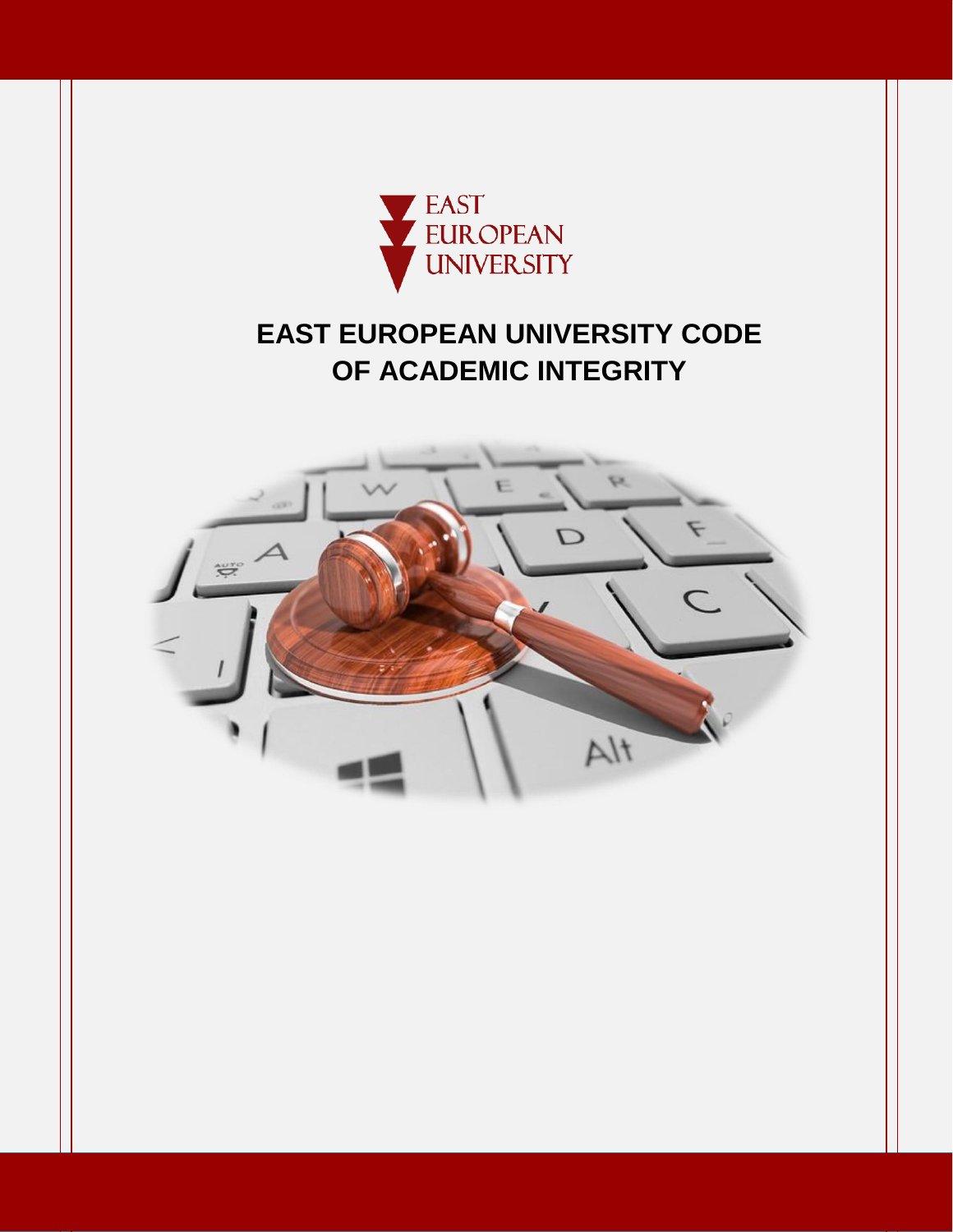|  |  | Contents: |
|--|--|-----------|
|  |  |           |

| Chapter III. Rule for responding to violation of the academic integrity by personnel . 8                                                                                                                                                                                                                                                                                     |  |
|------------------------------------------------------------------------------------------------------------------------------------------------------------------------------------------------------------------------------------------------------------------------------------------------------------------------------------------------------------------------------|--|
| Article 7. Response principles to the violation facts of the academic<br>integrity8<br>Article 8. Grounds for initiating disciplinary proceedings for personnel in case of the<br>Article 9. Personnel reference on violation facts concerning academic integrity  8<br>Article 10. Permanent committee on academic integrity protection  10                                 |  |
| Article 19. Enforcement of decisions made by the committee or the Board of<br>Article 20. Enforcement of decisions made by the committee or the Board of<br>Chapter IV. Rule for responding to violation of academic integrity by a student  3                                                                                                                               |  |
| Article 24. Committee on revealing academic integrity violation facts  22<br>Article 27. Appeal to the decision made by the Committee (Appeal)  25<br>Article 28. Enforcement of a decision made by a committee or faculty council 25<br>$\mathbf{L}$ and $\mathbf{L}$ are $\mathbf{L}$ and $\mathbf{L}$ and $\mathbf{L}$ and $\mathbf{L}$ and $\mathbf{L}$ and $\mathbf{L}$ |  |
|                                                                                                                                                                                                                                                                                                                                                                              |  |

**Article 30. Enforcement, amendments and additions to the code............................... 27**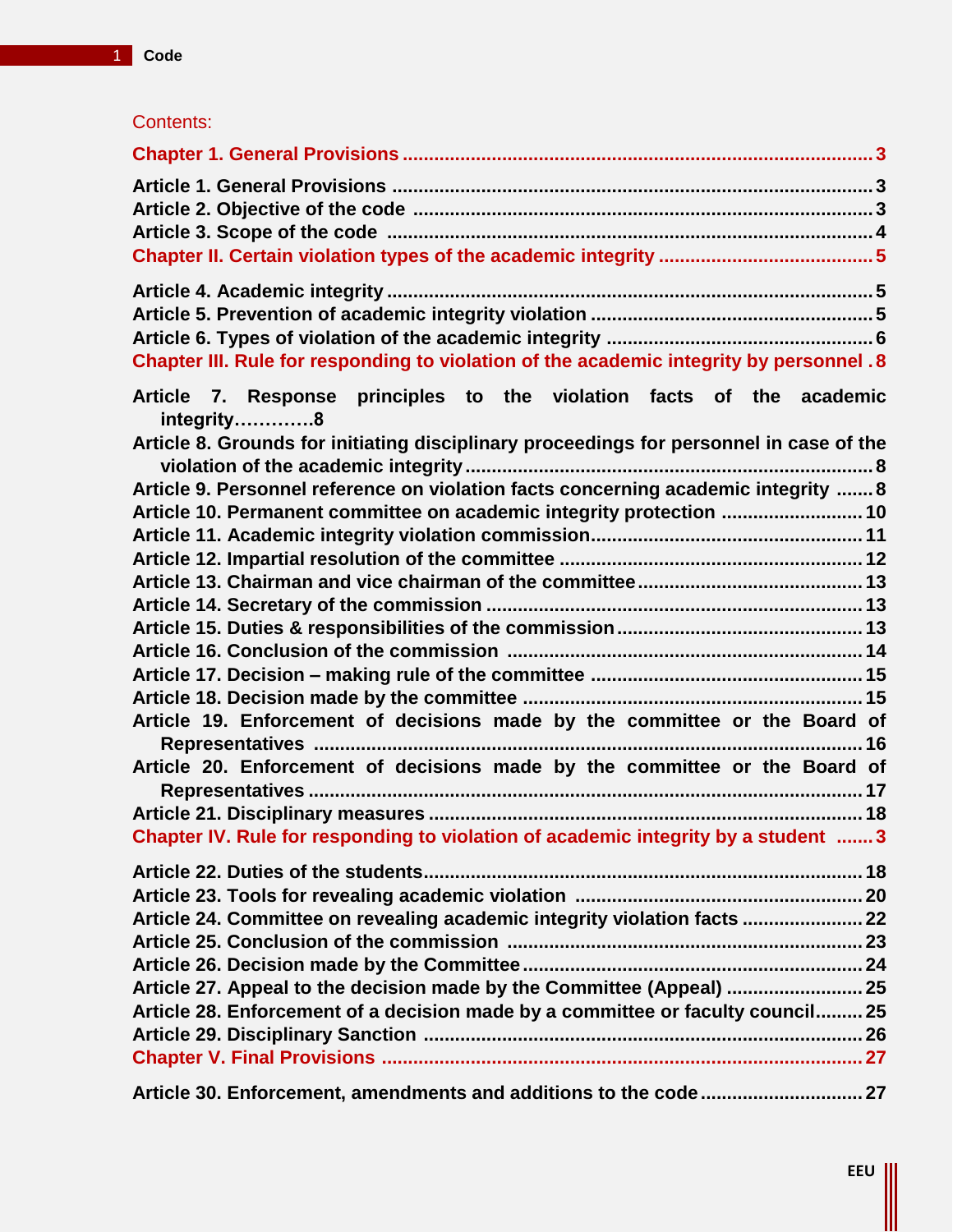# **Chapter I. General Provisions**

#### **Article 1. General Provisions**

- 1. The Code of Academic Integrity (hereinafter referred to as the Code) of the East European University (hereinafter – the "University") is based on the Organic Law of Georgia - the Labor Code of Georgia, the Law of Georgia on Higher Education, the Statute of the University and other legal acts
- 2. The University recognizes and adheres to international standards of academic good faith and in accordance with its mission, attaches special importance to the understanding and implementation of the principle of academic integrity in university life.
- 3. The academic activity, teaching-research and research process at the University is based on the internationally recognized values of academic good faith: honesty, trust, fairness, respect, responsibility and is carried out in accordance with the current legislation and internal legal acts of the University.
- 4. In order to ensure academic good faith, all persons involved in the teaching-learning and research process are obliged to follow the academic style established at the University while performing their scientific work in the University space. Other international standards of academic writing may be used when participating in various scientific events on behalf of the University beyond the University space.

# **Article 2. Objective of the code**

- 1. The purpose of the Code is to promote the objective implementation of teaching and research at the University, the development of scientific and academic activities, also the publication and review of international papers.
- 2. The Code defines the concept of academic good faith, the forms of violation of academic good faith, and the issues of prevention. Procedures, rules for responding to breaches of research ethics and academic integrity, grounds for disciplinary action, proportionate and consistent disciplinary action.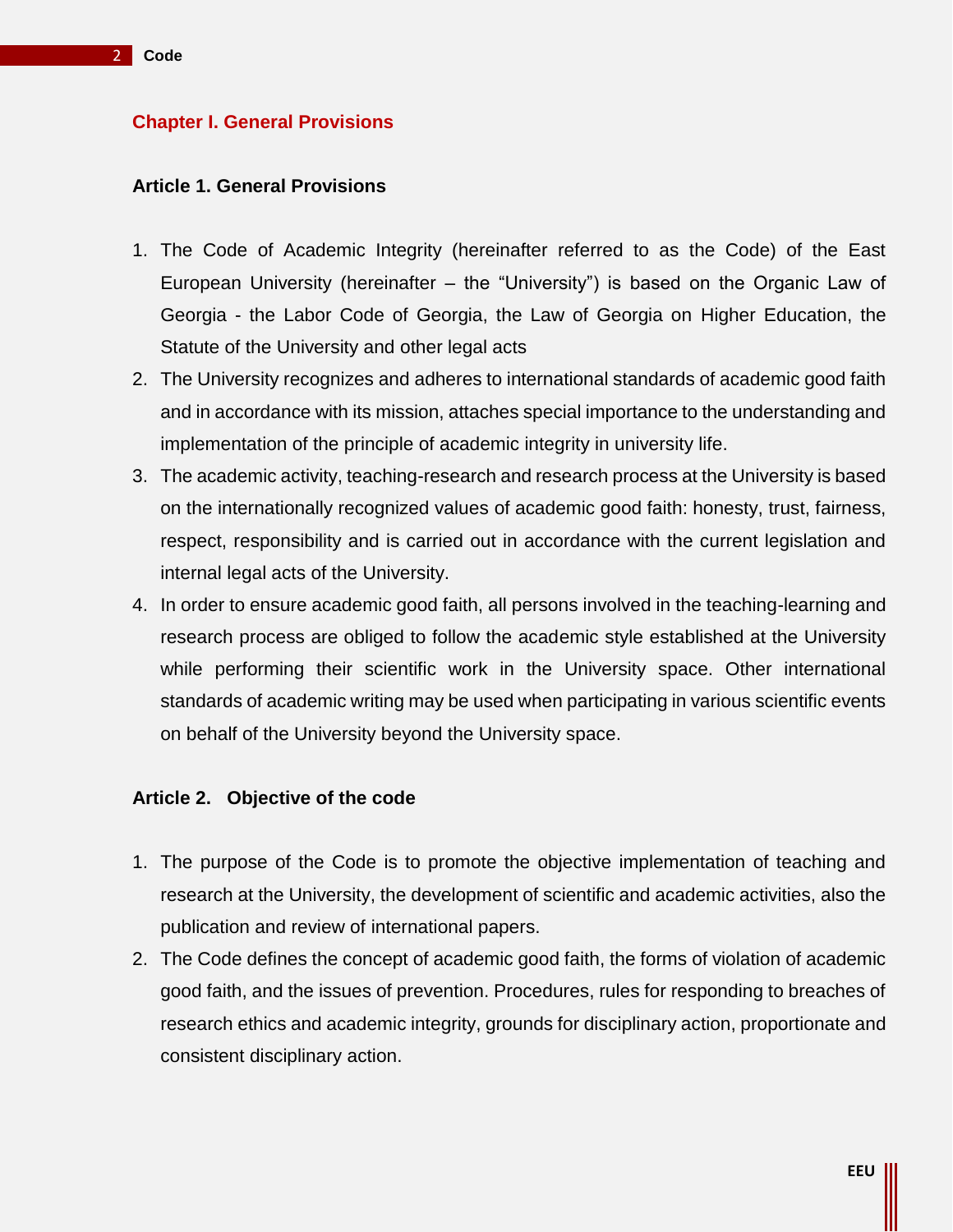### **Article 3. Scope of the code**

1. The given code applies to:

a. University staff (hereinafter referred to as "staff") that, within their official activities, are authorized to create, publish a product obtained as a result of scientific research and educational activities;

b. All students of the University, who are authorized within the educational program to create and publish a product obtained as a result of scientific research and educational activities.

- 2. According to the purpose of this Code, a student is regarded as a person enrolled in accordance with the rules established by the current legislation and studying at the East European University for bachelor's, master's, teacher training, doctoral and one-level educational programs.
- 3. The University adheres to the principles of intellectual property and, through the mechanisms established by this Code, ensures the detection of cases of misappropriation of the result of another's labor in any form in the university space.
- 4. Personnel of the University and all students are obliged to respect the intellectual property of others, adhere to the norms of academic integrity, take care of the reputation of the university and not allow any form of violation of academic integrity to be exposed.

# **Chapter II. Certain violation types of academic integrity**

# **Article 4. Academic integrity**

- 1. Academic conscientiousness implies a person's actions with a sense of the values of honesty, trust, fairness, respect and responsibility, and with the belief that this action is most conducive to the academic space and goals.
- 2. Violation of academic integrity within the University is not allowed. In order to prevent violations of academic integrity, the University is constantly developing mechanisms for detecting and identifying violations of academic integrity, perfecting procedures for responding to violations of academic integrity.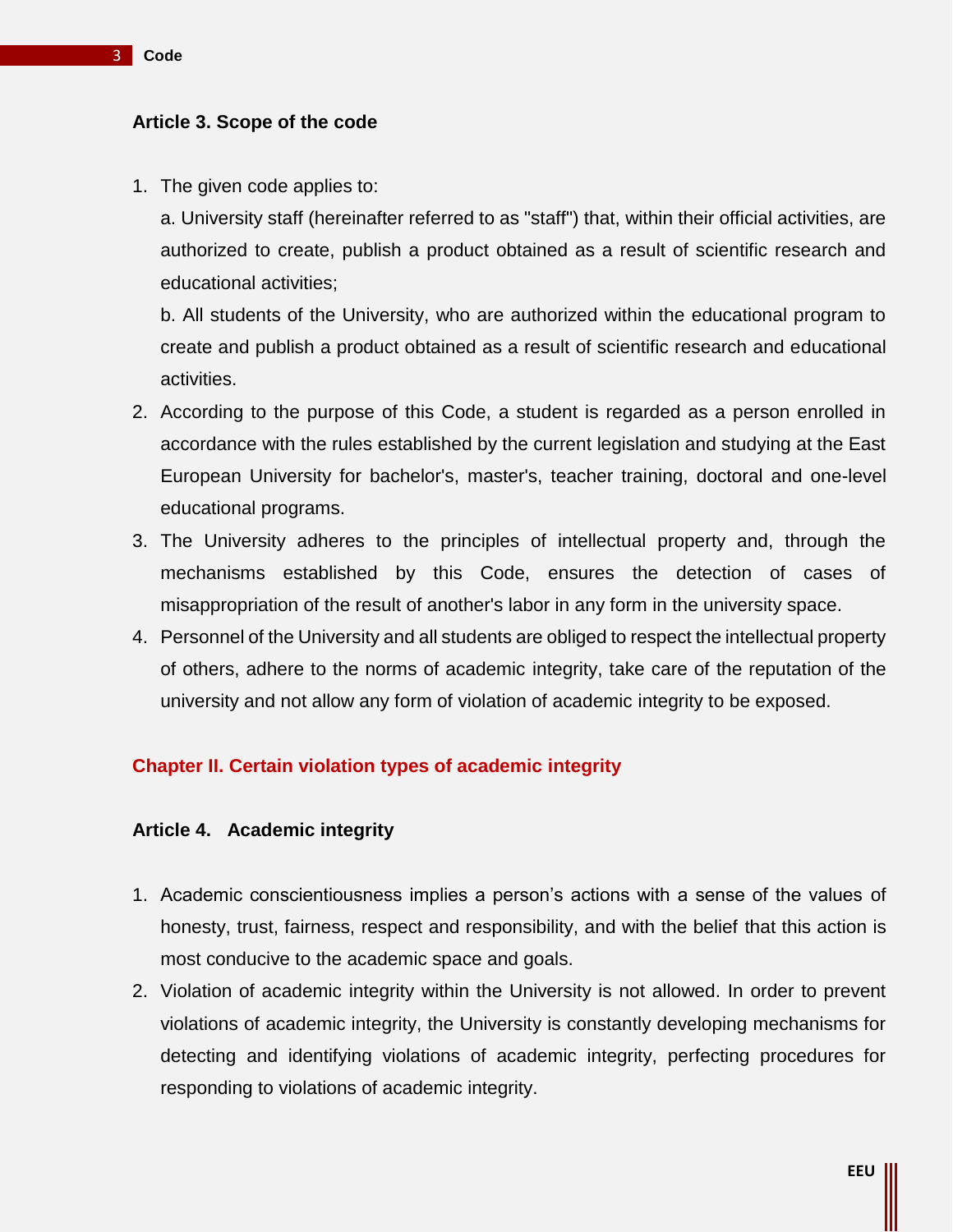4 **Code**

# **Article 5. Prevention of academic integrity violation**

- 1. The University shall use the means at its disposal to eliminate any breach of academic good faith through fair mechanisms for raising awareness, teaching and responding to individual cases.
- 2. In order to prevent violations of academic integrity, the University is obliged to inform the university staff and students about the mechanisms of protection of academic integrity and relevant regulations.
- 3. The University promotes the effective use of e-learning and e-learning portal in educational and scientific activities.
- 4. The University promotes the effective use of plagiarism management electronic systems in teaching and research. However, plagiarism detection software is a program that compares texts for similarity and calculates the percentage of a given non-original text.
- 5. In order to detect violations of academic integrity, the University approaches to Turnitin (Turnitine)'s electronic program, which compares the text of the paper with other papers in the program. Based on the verification results, the software report reflects the similarity with the other materials of the verified paper. The report includes information concerning the documents with which the test document bears similarities.
- 6. The University is obliged to raise awareness in the student in terms of academic integrity. In order to prevent the violation of academic integrity in the student space, the University: a. implements compulsory training courses in educational programs that comprises both academic writing culture and academic integrity;

b. with the aim to raising the awareness in students, implements preventive system by means of regular conduction of information activities related to academic integrity, procedures and mechanisms for detecting and preventing violations of academic integrity, as well as the procedures and mechanisms for responding to violations of academic integrity;

c. posts information on the official website on the detection, prevention and response to the case of violation of academic integrity;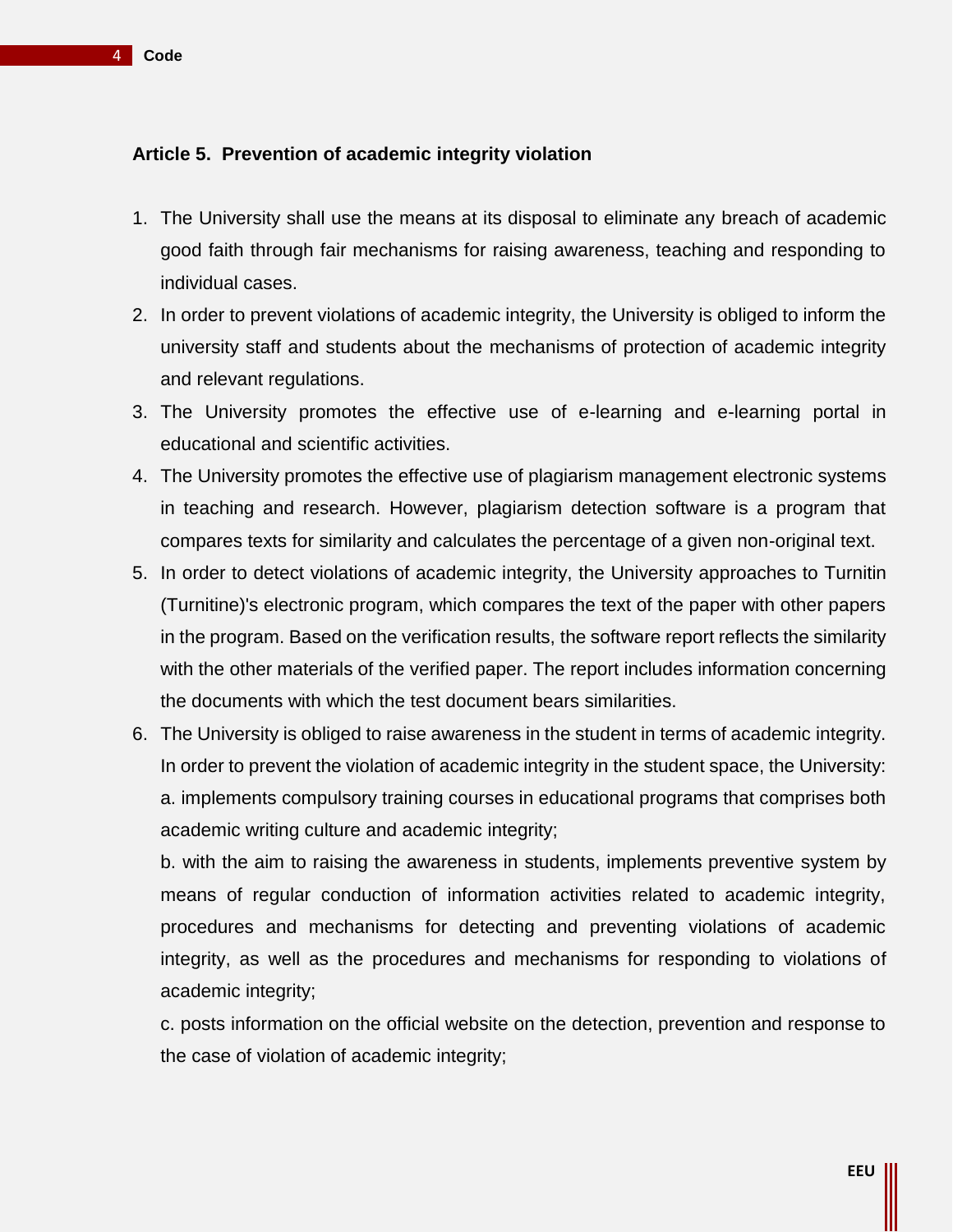d. arranges public meetings with students about the possibility of independently testing a product performed within the educational or research component through an electronic plagiarism detection program.

# **Article 6. Violation types of academic integrity**

1. The following types of violation of academic integrity are:

a. Plagiarism or conclusions, graphs, images, etc.) as their own presentation and use, without the author's appropriate reference and, if necessary, without permission;

b. Compilation, which involves the use of copyrighted research results, the work of others, grouping, creating a paper without self-processing and interpretation of sources;

c. Fabrication / falsification, which involves altering the data in the paper, manipulating the data, selectively using the results obtained, including sources, results or methodology, graphs and images, without proper labeling - leading to misinterpretation of the results and conclusions;

d. Destruction of scientific results, which means the destruction of data or records obtained by oneself or others to prevent violations of the sponsor's agreement, university legal acts, internal regulations, and professional or disciplinary standards.

2. However, for the purposes of this Code, the types of plagiarism are:

a. direct plagiarism - This type of plagiarism refers to someone else's work, idea, formula, graph, diagram, etc. Misappropriation without reference to the appropriate source;

b. self-plagiarism - a form of plagiarism when a person presents their old work as new (without citing the source);

c. mosaic plagiarism - A form of plagiarism when a person uses several authors' phrases without reference to the source and compiles them. In the case of mosaic plagiarism, the author is indicated at the end of the paper, but when reading the text it is impossible to discern where the author's original opinion ends and where the quotations are inserted; d. paraphrased plagiarism - a form of plagiarism when a person replaces the words used

in a work created by the author with synonyms so that the basic structure and content of the text does not change;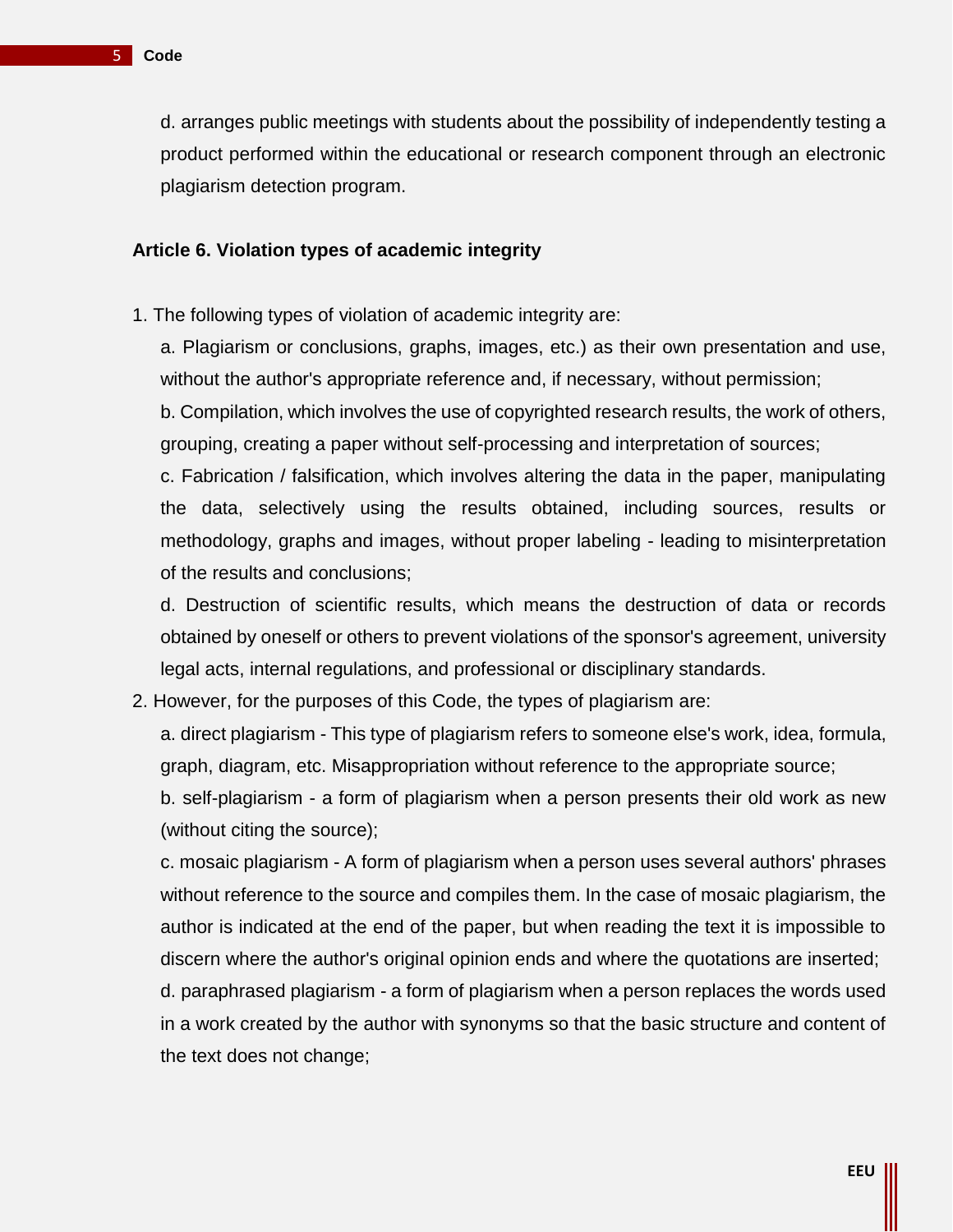e. plagiarism through negligence - This type of plagiarism implies incorrect citation due to negligence. Missing or messing up important information while pointing to authors or sources.

3. The well-known "general knowledge" spread-use is not plagiarism and does not require citation.

# **Chapter III. Rule for responding to academic integrity violation by personnel**

# **Article 7. Response principles to the violation facts of academic integrity**

- 1. Responding to a breach of academic integrity by the staff of the University and imposing appropriate liability shall be carried out in accordance with the rules established by this Code, on the basis of the principles of proportionality, impartiality, investigation of the circumstances of the case and fairness.
- 2. The issue of the existence / absence of a breach of academic integrity on the staff of the University shall be considered, regardless of where and when the possible breach took place.

# **Article 8. Grounds for initiating disciplinary proceedings for personnel in case of academic integrity**

1. The grounds for initiating disciplinary proceedings for violation of academic good faith by staff are:

a. A statement submitted by a person interested in a breach of academic integrity by university staff, accompanied by sufficient evidence;

b. Detection of a violation of academic integrity by university staff.

#### **Article 9. Personnel reference on violation facts concerning academic integrity**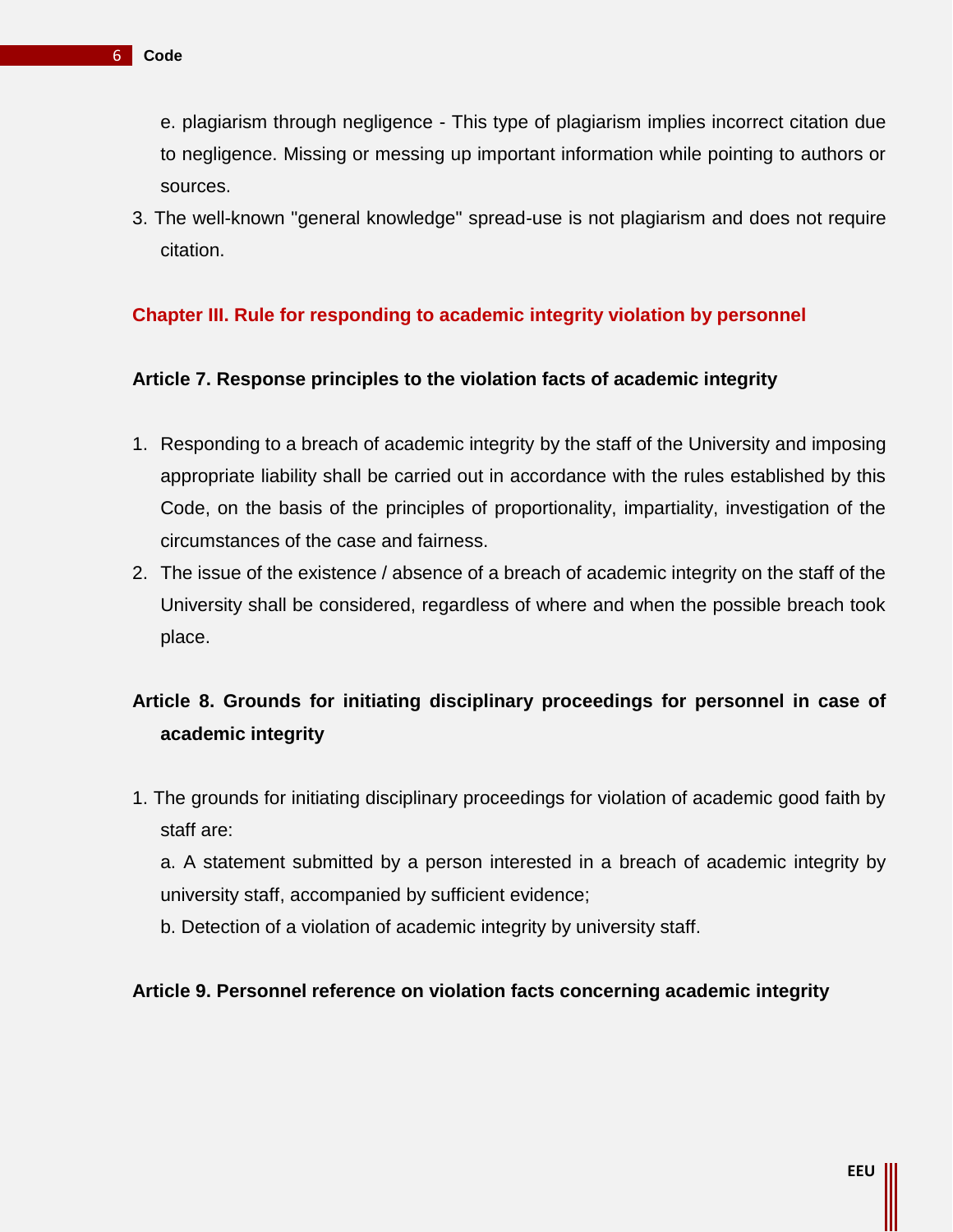- 1. Academic, invited, scientific, administrative and administrative staff of the University, as well as any interested person may submit a statement on the fact of violation of academic integrity by the University staff.
- 2. A statement of academic good faith violation may relate to suspicious actions of staff found outside of formal processes, both within the formal processes of establishing academic good faith (peer review, use of electronic similarity detection software).
- 3. One of the grounds for initiating disciplinary proceedings for breach of academic good faith is a written statement submitted by the interested person to the permanent committee on protection of academic integrity (hereinafter referred to as the "Committee"), which, in addition to the requirements established by law, must meet the following requirements:

a. The statement shall describe the fact of violation of academic integrity and the type of specific violation provided for in this Code;

b. The application must be accompanied by relevant evidence (the originals of the papers which, in the applicant's view, prove a violation under this provision), which confirm the circumstances indicated in the application.

- 4. The content of the statement of violation of academic integrity and information about the applicant is confidential.
- 5. If the application does not meet the requirements set forth in paragraph 3 of this Article, the Committee shall set a reasonable time limit for the applicant to rectify the deficiency, which shall not exceed 5 calendar days.
- 6. An application submitted in violation of the requirements of this Article shall not be considered by the Committee.
- 7. The Committee shall consider an application for a breach of academic integrity in a fair, objective and impartial manner and shall inform the parties concerned of the results of the review.
- 8. The Committee shall consider the application on the violation of academic integrity, the attached evidence, relevant research data, publications, other materials no later than 5 calendar days after its registration (elimination of the defect) and, if there are sufficient grounds, determine the Composition to be submitted to the Rector of the University for approval.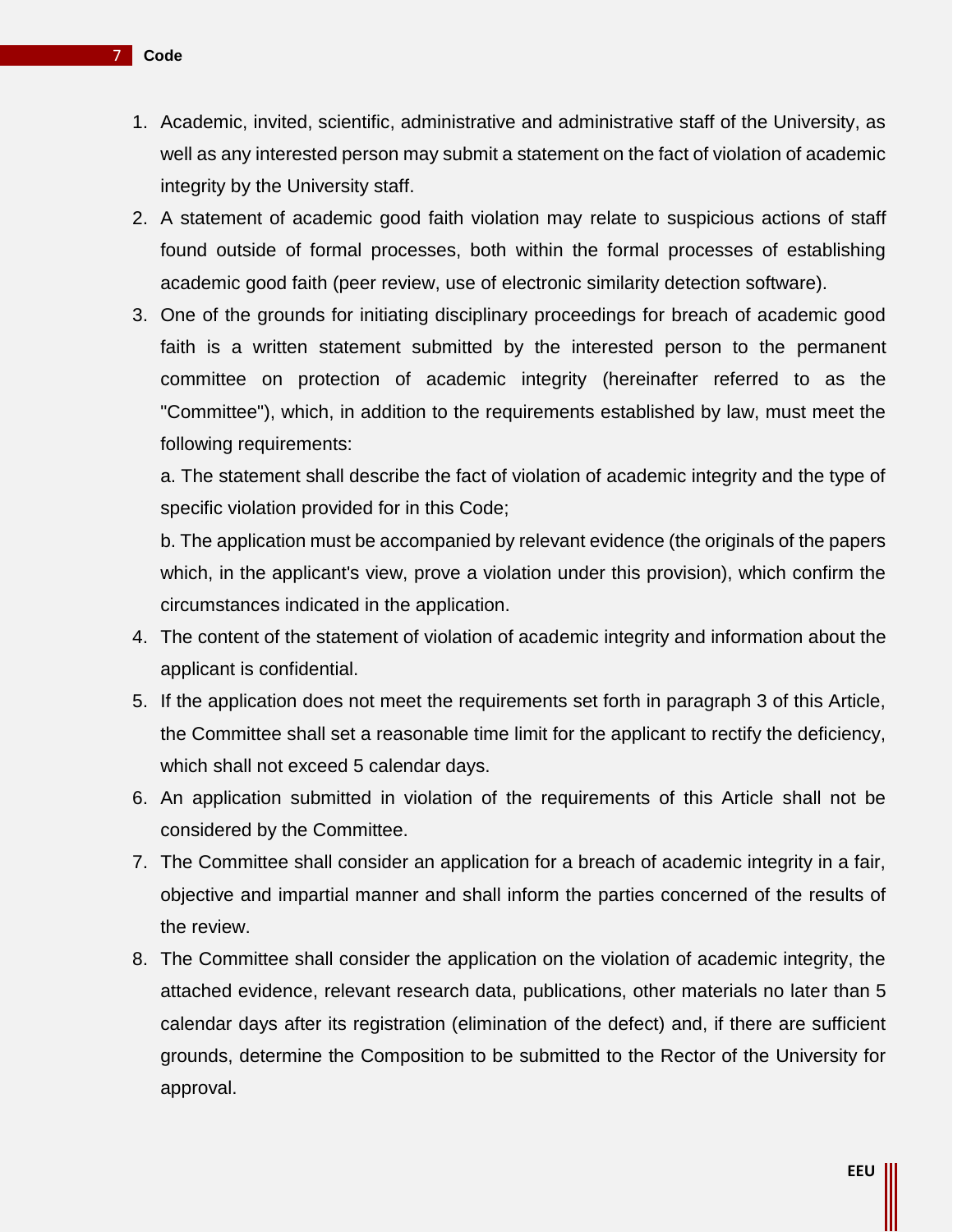- 9. Within 3 calendar days after the submission of the Committee, by the order of the Rector of the University, a commission for establishing violations of academic integrity is established.
- 10.Initiation of disciplinary proceedings against a person shall not restrict his / her right to participate in the academic activities, teaching and research of the University, unless his / her participation endangers the rights, life, health, property, security, business reputation and prestige of the University.

# **Article 10. Permanent committee on protection of academic integrity**

- 1. The Committee is a permanent collegial body of the University, which is guided by the legislation of Georgia, the Statute of the University, this Code and other internal legal acts in force at the University.
- 2. The Committee shall conduct its activities on the basis of the principles of legality, collegiality, equality, confidentiality, good faith and independence.
- 3. The purpose of the Committee is to facilitate the protection and development of the principles of academic integrity and research ethics at the University.
- 4. The Committee shall, within the scope of its competence, investigate the facts of violation of the principles of academic good faith and the norms by the University staff and take appropriate decisions in order to respond to these facts.
- 5. The Committee consists of 5 (five) permanent members. The personal composition of the committee is approved by the Rector of the University.
- 6. The committee is accountable to the Rector of the University.
- 7. Chairperson signs and submits to the Rector of the University the decisions taken at the meeting of the Committee, including, if necessary, the establishment of a commission to establish violations of academic integrity.
- 8. Organizational and technical support of the activities of the Committee is provided by the Secretary of the Committee.

#### **Article 11. Committee on revealing academic integrity violation**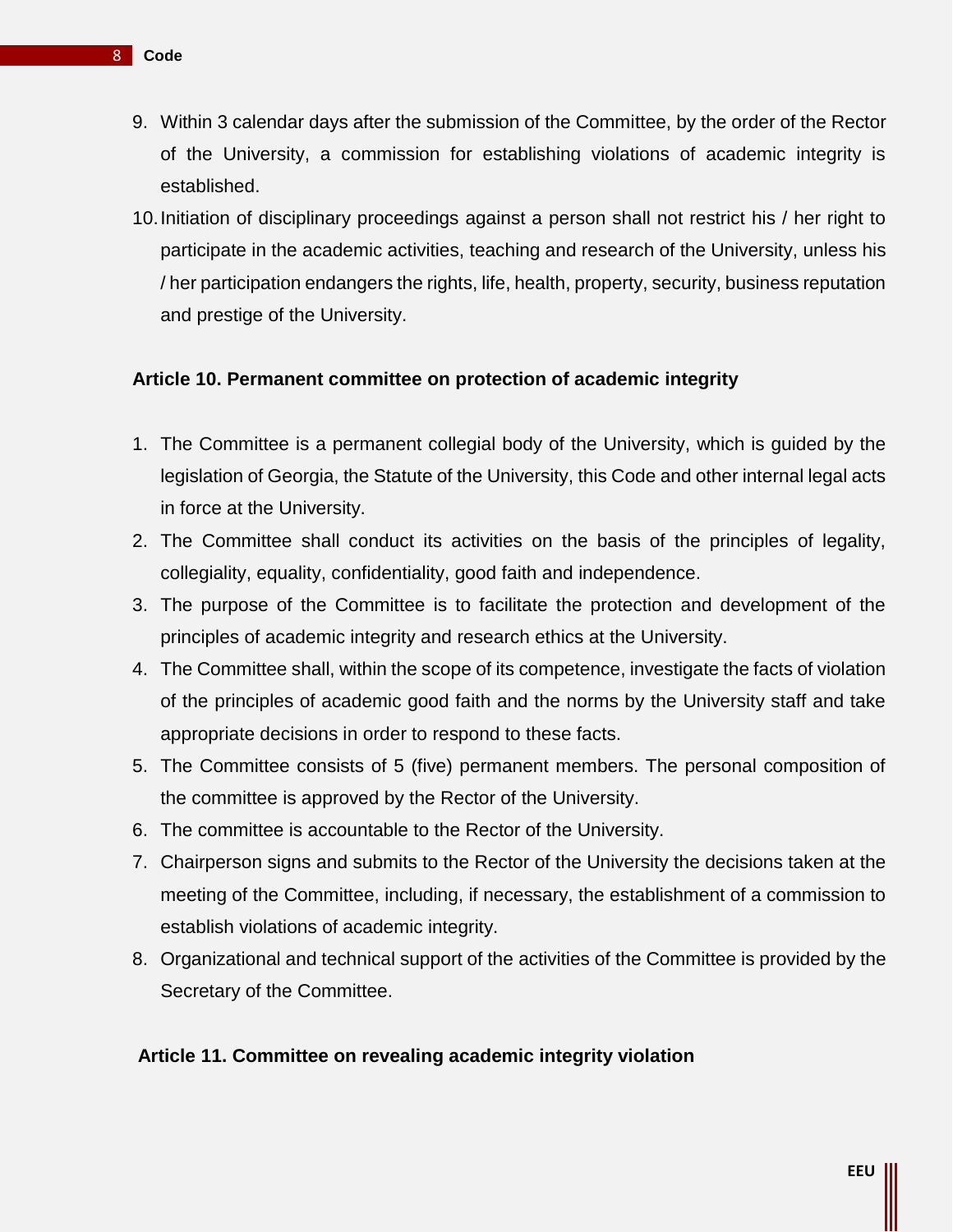- 1. The Commission for Detection of Violation of Academic Integrity shall consist of a doctor of the relevant field (field, specialty) or persons with an equivalent academic degree.
- 2. At least one member of the commission must be a representative of the relevant field (field, specialty) from Georgia and / or abroad, who does not hold an academic position at the University.
- 3. The members of the Commission must have rich experience and high qualifications in the field of research in the given field of research and they must enjoy trust and respect in the scientific community.
- 4. Committee shall be consisted of 7 members.
- 5. The work of the Commission is confidential. The Commission is obliged to protect the confidentiality of both the applicant and the alleged person violating the academic good faith, so as not to damage the prestige and authority of the person until the fact of violation of academic good faith is confirmed. A member of the commission is obliged not to disclose information until the work of the commission is completed.
- 6. The sitting of the commission is closed. The commission is authorized if at least 2/3 of the commission members are present at the commission session.
- 7. By the decision of the commission, the meeting may be held using an electronic platform. In this case, visual and audio identification of all members of the commission present should be ensured. The video recording is attached to the minutes of the session, and its processing is carried out in accordance with the rules established by the Law of Georgia on Personal Data Protection.
- 8. The Commission makes decisions by a majority vote of the members present. However, a member of the commission does not enjoy the right to abstain from voting.
- 9. The working procedures of the Commission, which are not provided by this Code, may be determined directly by the Commission in the form of a written decision of the Commission.
- 10. The first session of the commission must be appointed no later than 7 calendar days after the approval of the commission. The Commission shall declare its powers at its first meeting and shall elect its Chairman, Deputy Chairman and Secretary by open ballot.

#### **Article 12. Impartial conclusion by the committee**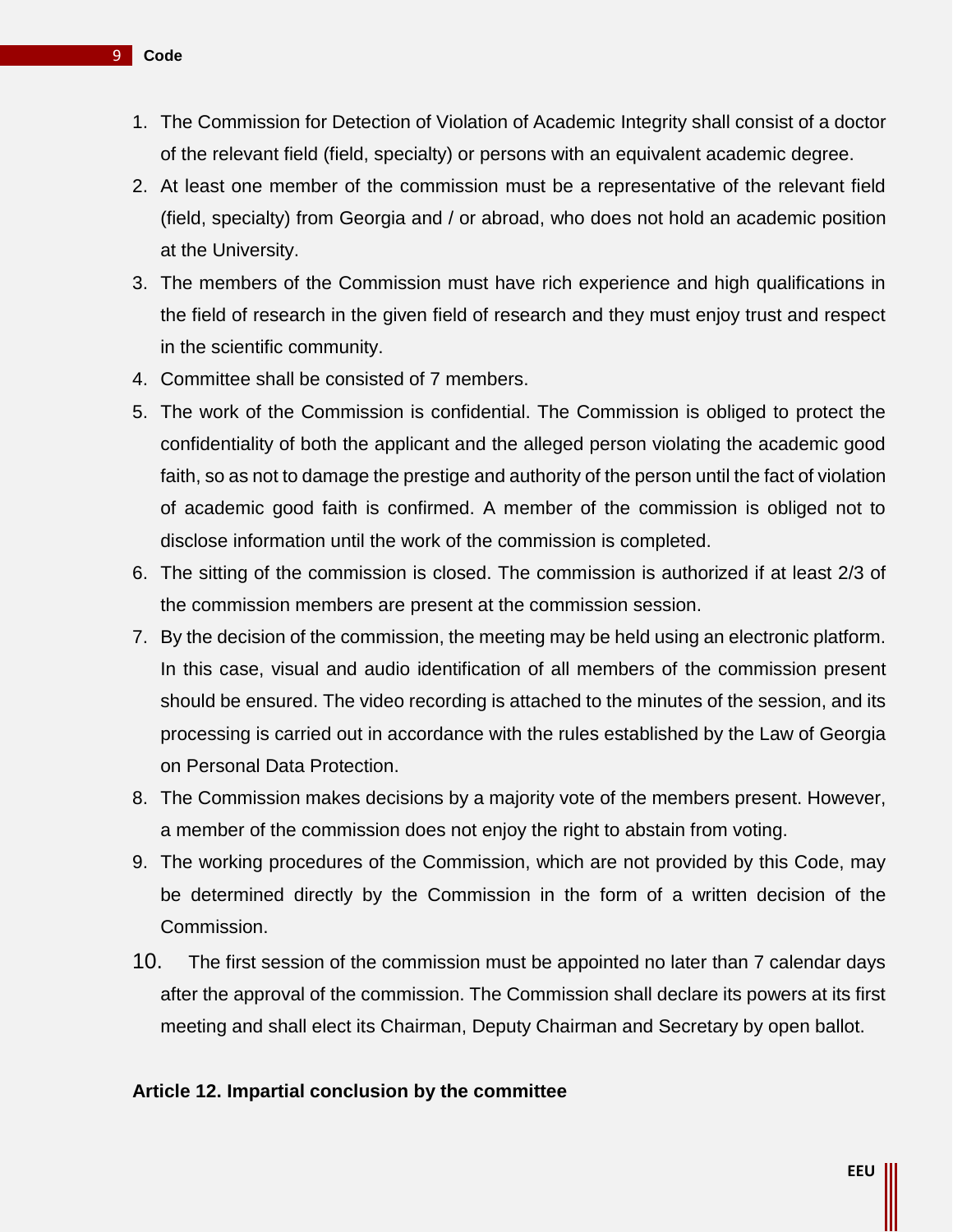- 1. The Commission shall exercise its powers impartially.
- 2. The composition of the Commission shall exclude conflicts of interest. A person who has a personal interest or there are other circumstances that will influence the resolution of the case may not participate in the work of the commission.
- 3. A person may not participate in the work of the Commission if he / she:

a. Participated in the creation of the original or disputed work;

b. Is a close relative of the possible violator of academic integrity or his / her representative;

c. Is a close relative of the author of the original work;

d. Is a close relative of the applicant or his / her representative.

- 4. For the purposes of this Code, "close relative" means a family member of a person, a relative of a direct ascending and descending branch, a step-sister, and a brother-in-law, as well as the step-parents of a parent and a child.
- 5. If there is a ground for avoidance, the member of the commission is obliged to resign.
- 6. If a member of the commission does not resign, if there are grounds for recusal, the commission member, the applicant or a possible violator of academic good faith has the right to request the recusal in a written statement at any stage of the commission's activity.
- 7. The issue of avoiding a person who is a member of the Commission shall be decided by the Commission without the participation of that person.

# **Article 13. Chairman and vice – chairman**

- 1. The Chairman of the Commission directs and directs the activities of the Commission.
- 2. The chairperson of the commission convenes and chairs the sessions of the commission. In the absence of the chairperson of the commission, the sessions of the commission are chaired by the deputy chairperson of the commission.

#### **Article 14. Secretary of the committee**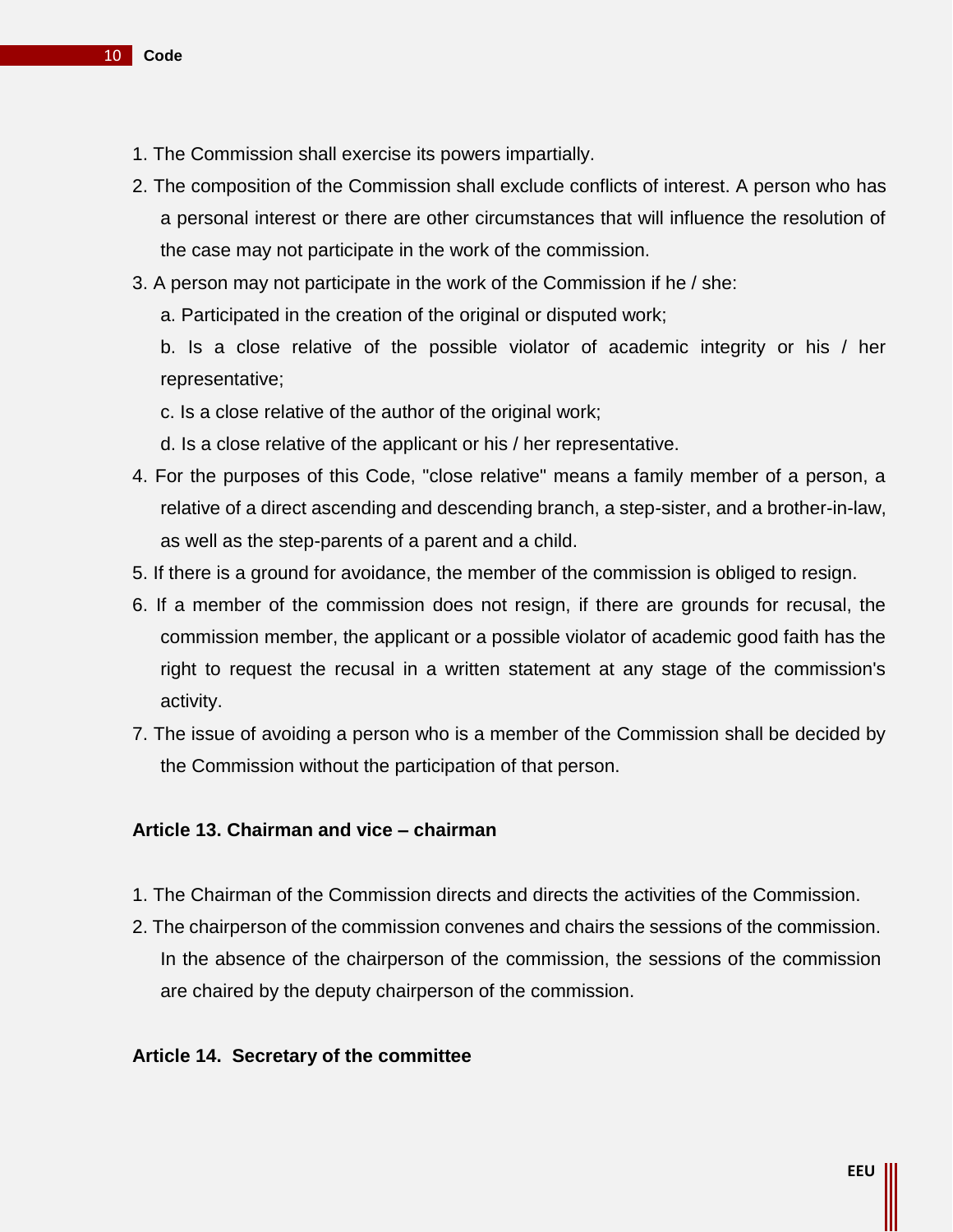- 1. The organizational activities of the Commission shall be provided by the Secretary of the Commission.
- 2. The secretary of the commission keeps the minutes of the commission session. The secretary of the commission assists the chairman of the commission and his deputy in resolving organizational issues.
- 3. The Secretary of the Commission is obliged to inform the members of the Commission at least 3 calendar days in advance of the time, place and draft agenda of the meeting of the Commission.

## **Article 15. Duties & Responsibilities of the committee**

- 1. The Commission has the right, if necessary, to request from the applicant to submit additional written information on the circumstances expressing the content of the violation. The applicant is obliged to submit additional written information to the Commission, which must clearly reflect the content of the violation, substantive comparisons and their analysis. Failure to submit the information is the basis for termination of production on the submitted application.
- 2. If necessary, the Commission has the right to invite a specialist / expert in the relevant field to resolve a specific issue.
- 3. The Commission has the right, at any stage of the current proceedings, to invite the applicant to the session of the Commission and, if necessary, to request written and oral explanations on the issues raised during the work of the Commission.
- 4. At the session of the commission, the applicant should be limited only to the description of the circumstances expressing the content of the violation and its substantiation. The applicant has no right to request the application of a specific sanction against a possible perpetrator of the violation.
- 5. The Commission has the right, at any stage of the ongoing proceedings, to invite other persons to the session of the Commission, who may have information about the facts mentioned in the application.
- 6. The Commission is obliged to invite the possible perpetrator of the violation / violations indicated in the application to the session of the Commission at any stage of the current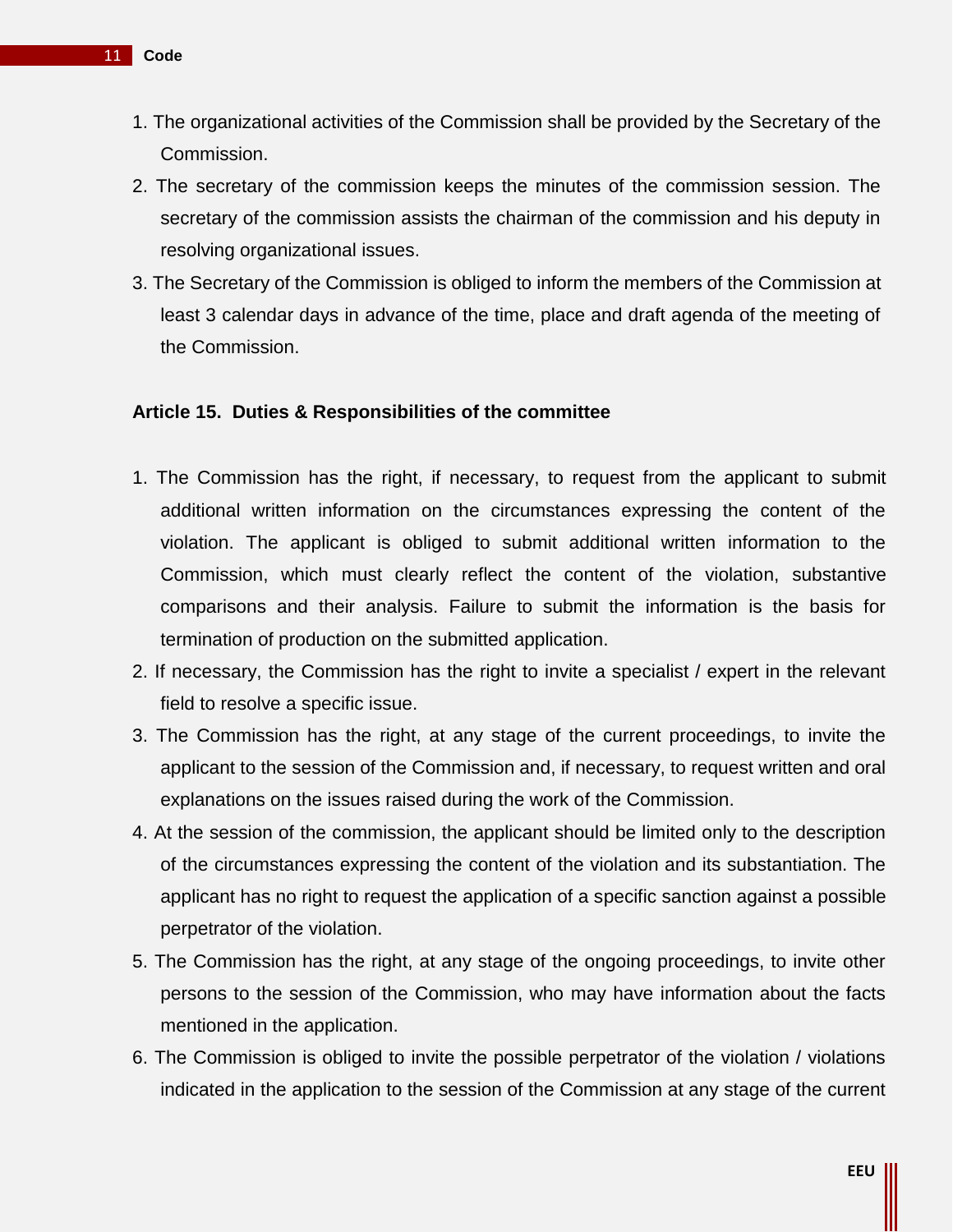proceedings. The possible perpetrator of the violation / violations indicated in the statement has the right to provide the Commission with the information and evidence in its possession to defend its position.

#### **Article 16. Conclusion of the committee**

- 1. The Commission makes a decision, which is reflected in the conclusion of the Commission. The conclusion of the commission should include information about the applicant, his status (academic degree), position held, the applicant's request, the violation mentioned in the application, the possible perpetrator of the violation, as well as the procedures carried out by the commission to study the application. The fact of the existence or absence of a violation must be substantiated in the summary part of the conclusion of the commission.
- 2. The conclusion of the commission enters into force if it is signed by at least 3/4 of the members of the commission. A member of the commission with a different opinion is obliged to submit a different opinion to the commission in writing within 2 calendar days after the conclusion is made, which is attached to the conclusion of the commission and it is an integral part of the conclusion of the commission.
- 3. The conclusion of the commission is sent to the University permanent committee on protection of academic integrity for a relevant decision.

#### **Article 17. Decision – making rule of the committee**

- 1. The decision, based on the results of the proceedings in connection with the application on the violation of academic integrity, shall be made by the University permanent committee on protection of academic integrity by a majority of its members.
- 2. In making its decision, the Committee shall be guided by the principles of impartiality, objectivity and equality of arms.
- 3. The decision of the Committee shall be substantiated and based on the conclusion of the Commission, other documents in the proceedings, the factual circumstances surrounding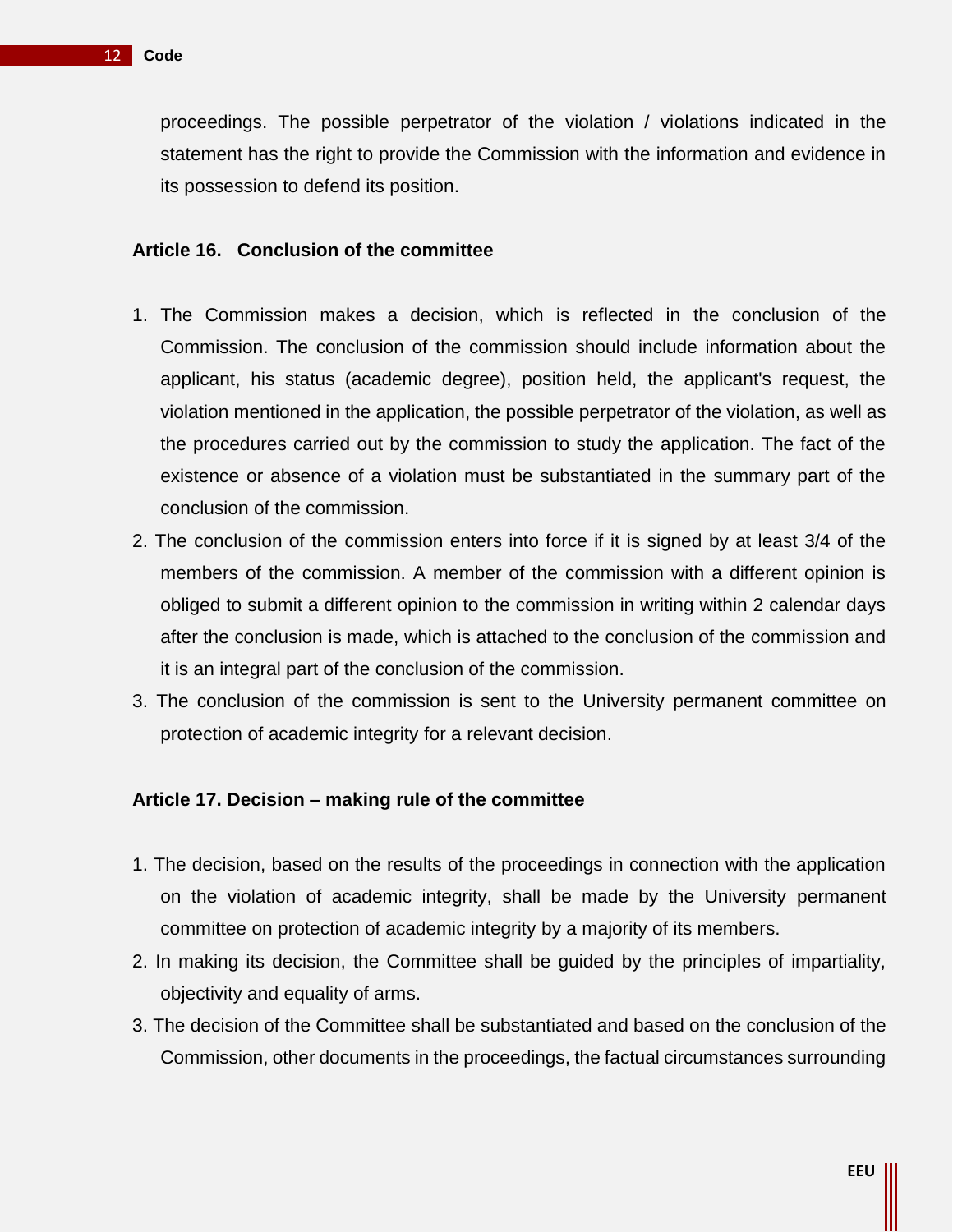the case and the relevant evidence. All evidence that is the basis for disciplinary proceedings must be properly examined by the committee.

- 4. A member of the Committee who disagrees with the decision of the Committee shall have the right to express a dissenting opinion, which shall be reflected in the minutes of the meeting of the Committee.
- 5. In the event of an equal distribution of votes among the members of the Committee, the Chairman of the Committee shall have the casting vote.
- 6. Minutes of the meeting of the Committee shall be drawn up on the results of the meeting of the Committee, which shall be signed by the Chairman of the Committee (in his absence - the Deputy) and the Secretary. The results of the discussion of the issue on the agenda shall be included in the minutes of the committee. The protocol shall be accompanied by all the documents submitted for consideration at the hearing, including the conclusion of the commission, other documents in the proceedings, as well as other evidence examined during the hearing.

#### **Article 18. Decision made by the committee**

- 1. Permanent committee on protection of academic integrity has the right to make one of the following decisions based on the results of the proceedings in connection with the application on the violation of academic good faith:
	- a. On receiving the conclusion of the commission in the form of information (notice) due to the fact of violation of academic integrity;

b. On dismissal of the violator (employee) from the position held due to the fact of plagiarism;

c. On dismissal of the infringer (employee) due to compilation, fabrication / falsification, destruction of scientific results, or on application of other disciplinary measures provided for in this Code against the infringer (employee).

- 2. In applying the measure of disciplinary liability, the Committee shall adhere to the principles of fairness, objectivity, proportionality and misconduct.
- 3. Based on the results of the proceedings in connection with the application on the violation of academic integrity, in case of violation / violations of academic integrity, the committee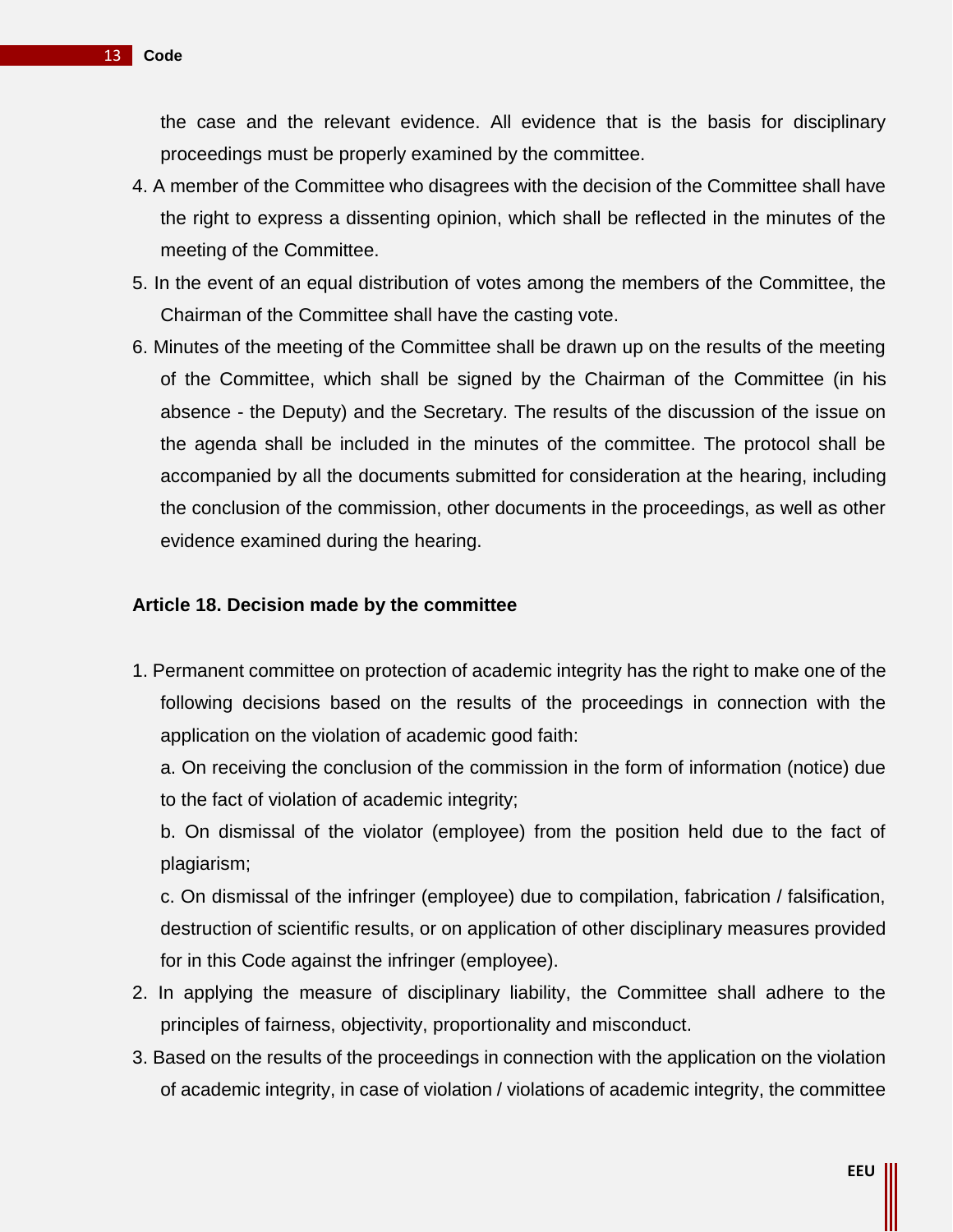sends a written request to the dissertation board of the relevant faculty on the validity of the academic degree awarded by the violator.

- 4. The University is obliged to protect the University staff from baseless, absurd and slanderous accusations. In case of non-confirmation of the fact of violation of academic integrity, the University is obliged, if necessary, to activate all the mechanisms at its disposal to restore the reputation of the person.
- 5. The decision made by the Committee shall be sent to the Rector of the University and the person against whom the disciplinary proceedings were conducted within 3 calendar days after the expiration of the appeal period

# **Article 19. Appeal of the decision made by the committee**

- 1. A person has the right to appeal against a decision taken by the Committee on the application of a disciplinary measure in accordance with the procedure established by this Article.
- 2. If a person does not agree with the decision made by the committee, he / she has the right to apply in writing to the University Board of Representatives within 5 calendar days after the decision is made and to appeal the decision.
- 3. The complaint must be substantiated. It must clearly state the subject matter of the appeal and the arguments of the appeal.
- 4. Conflict of interest should be taken into account when considering a complaint by the University Representative Council. A member of the Board of Representatives who is also a member of the Ethics Committee may not participate in the discussion of the issue.
- 5. During the review of the complaint by the University Board, the person has the right to attend the meeting and present his / her opinions and evidence.
- 6. Based on the results of the review of the complaint, the Board representing the University has the right to make one of the following decisions:

a. To uphold the decision made by the Permanent committee on protection of academic integrity;

b. On the application of other disciplinary measures provided for in this Code to the offender (employee).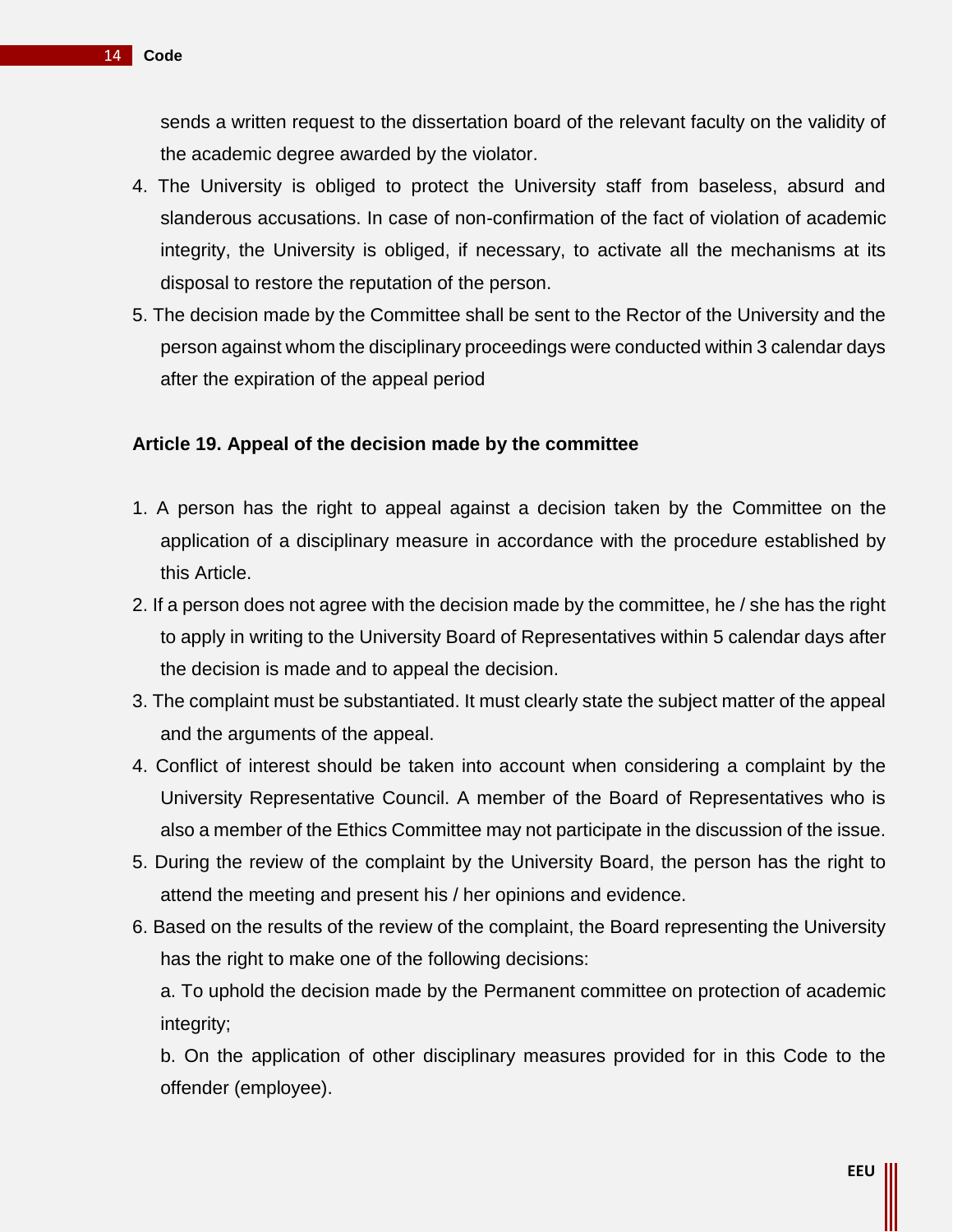- c. disciplinary measures against the person thereupon;
- 7. The decision made by the Board of Representatives shall be sent to the Rector of the University and the person against whom the disciplinary proceedings were conducted within 3 calendar days after the decision is made.

# **Article 20. Enforcement of decisions made by the committee or the Board of Representatives**

- 1.In case of confirmation of violation of academic integrity, and in case of appeal, based on the decision made by the University Representative Council, the Rector of the University, within 5 calendar days after the relevant decision, makes a decision on disciplinary measures against the person.
- 2.The decision of the Rector on the application of disciplinary measures is final and it can be appealed in court in accordance with the rules established by the current legislation.

#### **Article 21. Disciplinary measures**

- 1. The following disciplinary measures may be taken against the University staff by the Rector of the University:
	- a. Note;
	- b. Reprimand;
	- c. Suspension of the grant agreement;
	- d. Withholding of wages for not more than ten working days;
	- e. Withdrawal from academic duty for a period not exceeding one academic semester upon suspension of payroll;
	- f. Dismissal / Termination of employment contract.
- 2. In case of violation of academic integrity, a person is prohibited from publishing an academic paper on behalf of the University.
- 3. In case of violation of academic integrity, by the decision of the Dissertation Council of the relevant faculty, the person may also be deprived of the awarded academic degree for the dissertation defended within the University.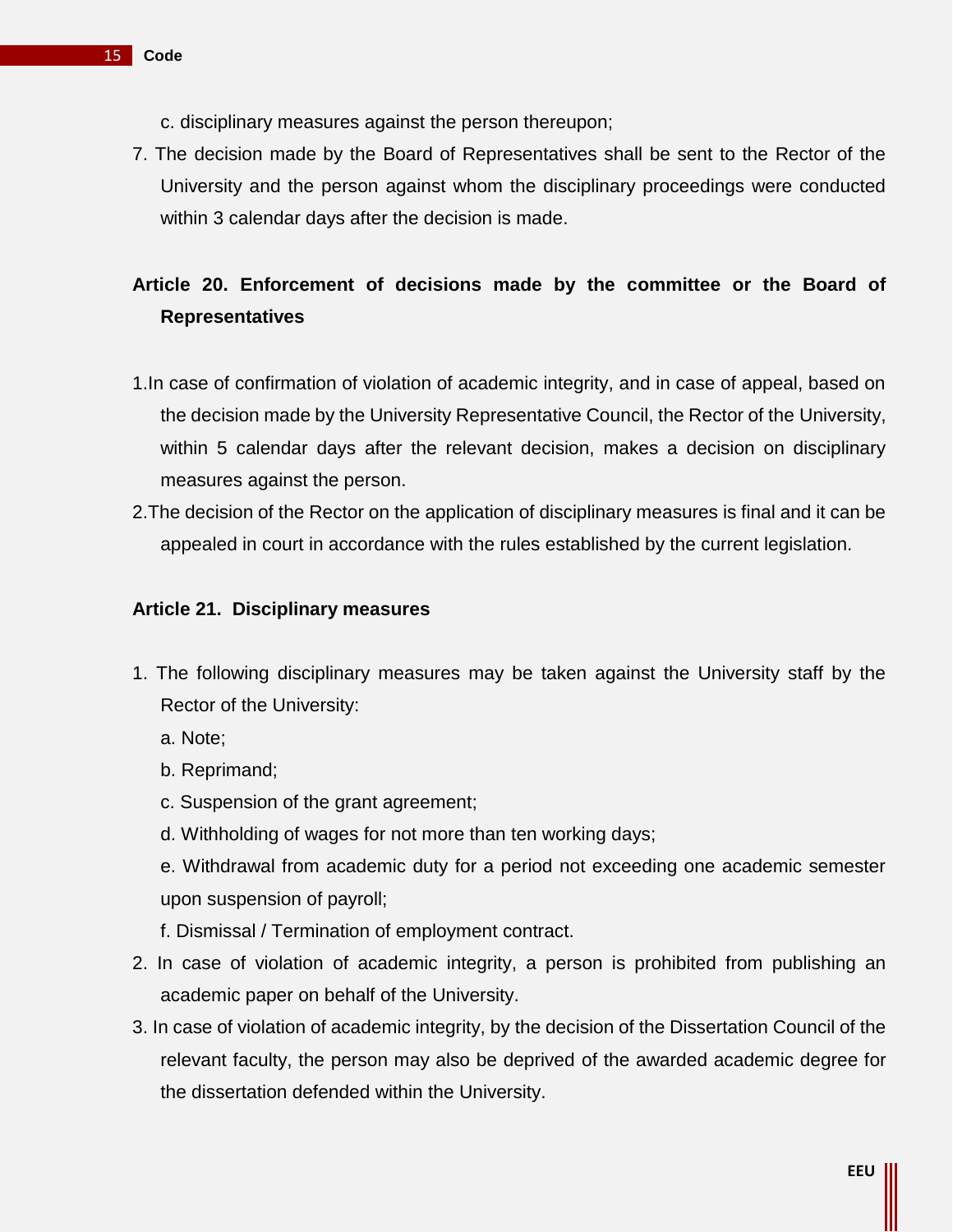# **Chapter IV. Rule for responding to violation of the academic integrity by a student**

#### **Article 22. Duties of the student**

- 1.The requirements of this Chapter apply to students of the University, who are authorized to create, publish and / or publish a product obtained as a result of scientific-research and educational activities within the framework of the study program.
- 2.In case of violation of academic integrity, the University is obliged to take disciplinary measures against the student in accordance with this Code and the procedures established therein.
- 3.In the university space, the student is obliged to:

a. follow the learning and research process in accordance with the rules established by this Code;

b. not to use any form of academic integrity violation and / or not to encourage academic integrity violation, either intentionally or through negligence, directly or indirectly;

c. follow the recognized academic writing style approved by the University (bibliographic data formatting, citation style, etc.);

d. respect the thesis and copyright of others;

e. properly indicate the sources used when using the quotes of other authors in their own work (including their own authorship);

- f. use only non-falsified, verified information in their own work;
- g. obtain only proven and legal information;
- h. respect the contribution and copyright of the co-author (s) in his/her work;
- i. refrain from activities and behavior unsuitable for the student.
- 4. The student is not allowed in the university space to the following:

a. misappropriation of someone else's intellectual work, in particular, work by another author (s) (text, idea, concept, visual or audio material, any kind of data, or any intellectual property) and submission as one's own work;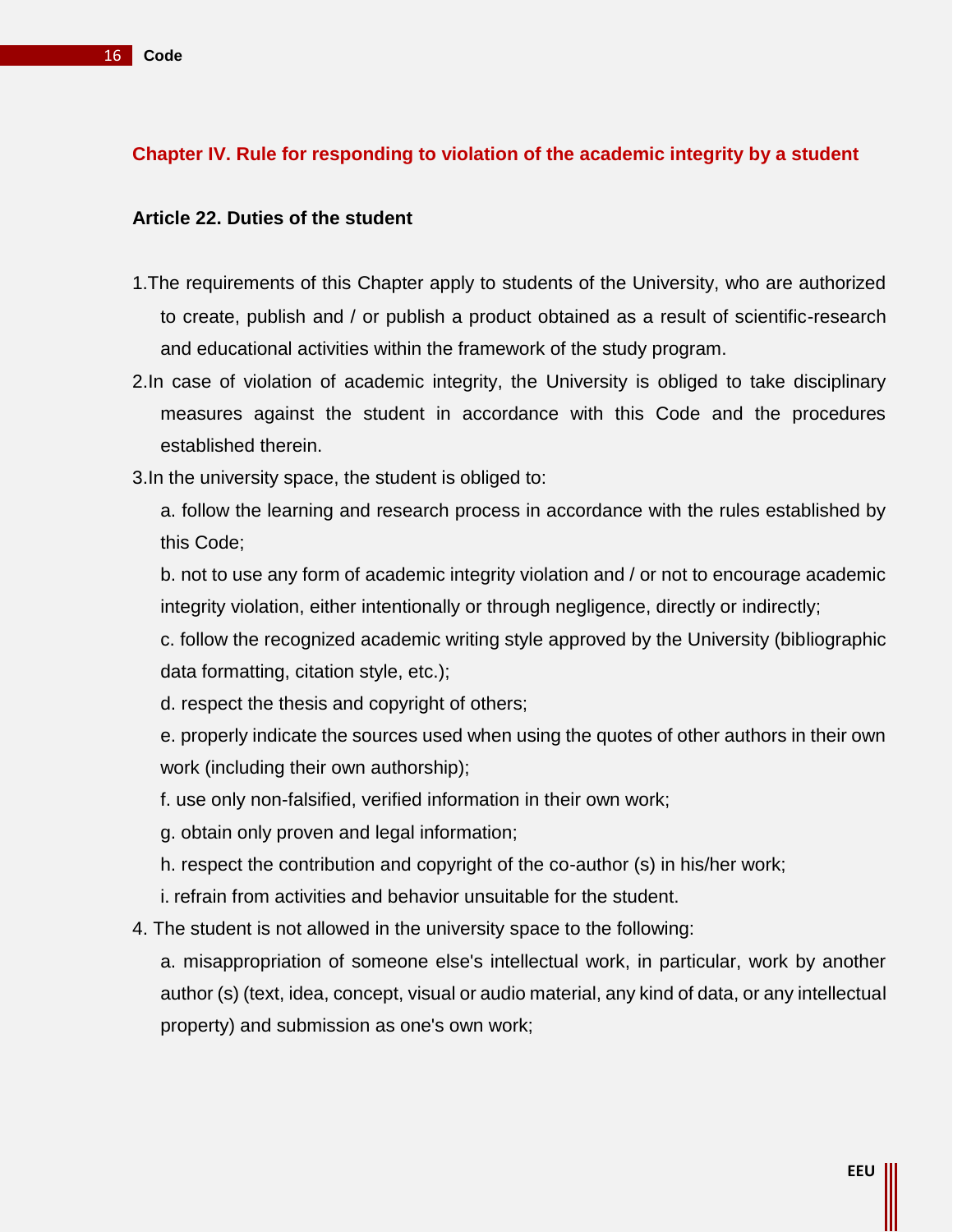c. repeating or modifying his / her own work without reference to the original source or using the previously performed work in a new work without proper citation;

d. use of information received from different persons (idea, text, conclusions, etc.) without indicating the source of the information;

e. falsification of data, information or citations, use and / or reference of falsified facts and / or sources, as well as falsification or misapplication of research results;

f. failing to mention contribution of other persons participating in the study, neglecting;

g. conduct research using falsified, misapplied, unverified data, surveys, interviews.

# **Article 23. Tools for revealing academic integrity violations**

- 1. In order to prevent the protection of academic integrity in the university space, the work created by the student within the educational program (bachelor's thesis, research project, analytical abstract, research article, doctoral seminar, etc.) or scientific research (master project / thesis project) dissertation, publication, etc.) is subject to mandatory screening by an electronic plagiarism detection program.
- 2. The University provides the student the opportunity to verify the mentioned work via the university electronic program for detecting plagiarism before submitting the educational or scientific-research work. However, the student is not allowed to bring any further changes to the submitted learning or research work.
- 3. In order to verify the student's academic integrity and honesty within the educational component, the head of the educational component or the leading academic / invited staff of the course is obliged to provide the student with a written assignment or other study component (undergraduate thesis, research project , doctoral seminar, etc.), in which citation of sources is mandatory, verify plagiarism in the special electronic program, including, if necessary, assistance of the relevant faculty administration.
- 4. In case of a textual match in the study component by the plagiarism detection electronic program, the head of the study component or the leading academic / invited staff of the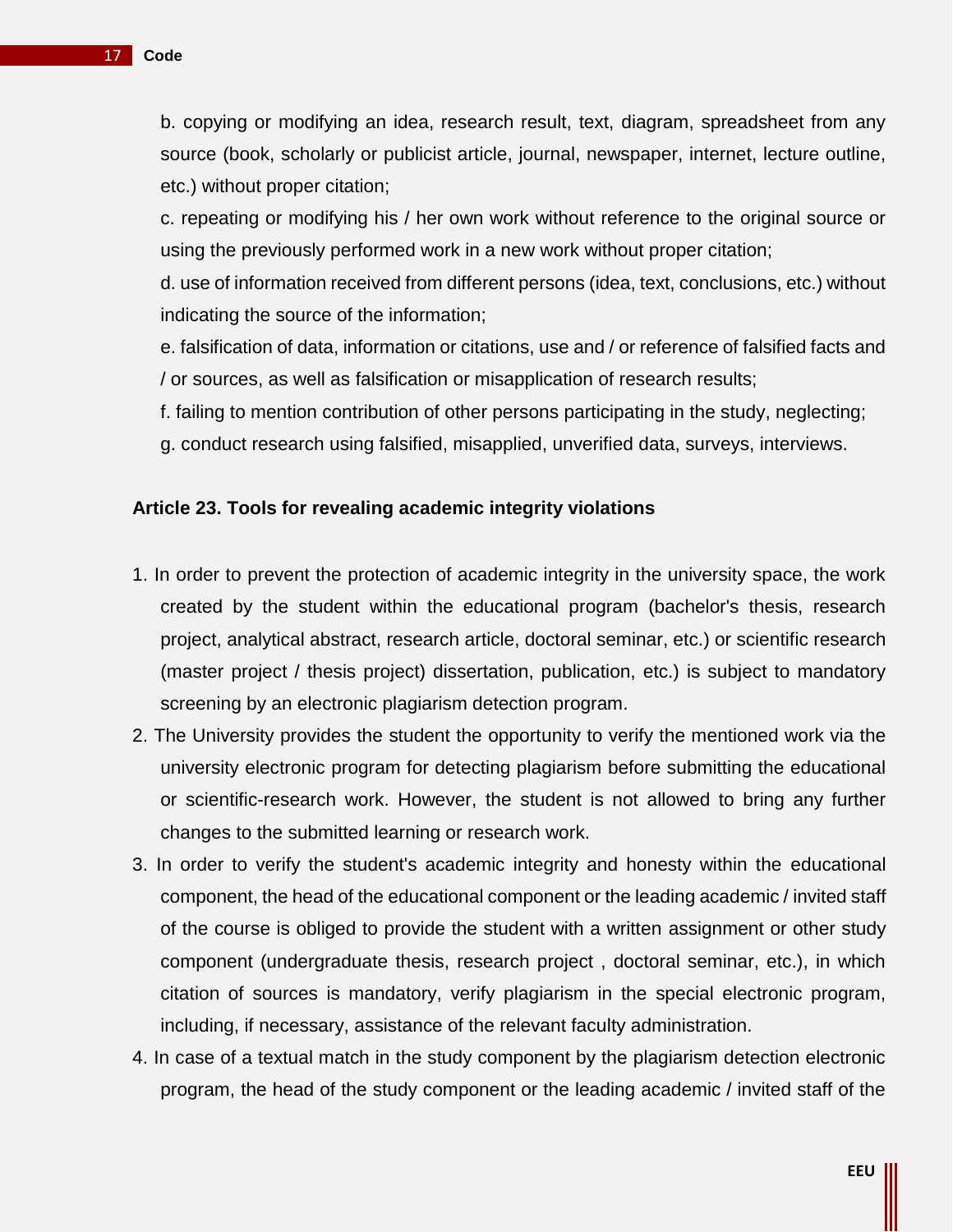studying course verifies and prepares a report concerning the presence or absence of an academic integrity violation in the work.

- 5. In case of an academic integrity violation in the student's written assignment within the educational component, the head of the educational component or the academic / invited staff implementing the learning course is obliged to apply to the relevant administration within 3 calendar days upon the discovery of violation of academic integrity. The application must be accompanied by a report of the plagiarism detection electronic program and the report of the head of the relevant educational component or the leading academic / invited staff of the educational course.
- 6. In order to verify academic integrity and honesty, the student submits the electronic version of the scientific research work (master project / dissertation, dissertation, dissertation, publication, etc.) to the relevant faculty administration ( hereinafter - faculty).
- 7. The electronic version of the research product submitted to the Faculty must be accompanied by a student's statement that the submitted research project does not contain elements of breach of academic integrity, is original, the opinions of other authors are indicated in the prescribed manner and the research method is observed.
- 8. The faculty is obliged to verify the scientific-research work within 5 calendar days upon submission of the given work to the plagiarism detection electronic program. The mentioned work, together with the results of the verification for the plagiarism, is handed over to the student's scientific supervisor.
- 9. The student's supervisor evaluates the research paper and issues a written report within 15 calendar days of receiving the paper (except for the master's thesis, on which a written report is issued within 5 calendar days of receipt):

a. on admission or inadmissibility of a scientific-research paper for public discussion;

b. refusal to make the publication public or to refuse to publish it.

- 10. In case of violation of academic integrity in the submitted scientific-research product, the scientific supervisor of the student submits a substantiated written conclusion to the administration of the faculty and the student.
- 11. If there are sufficient grounds, the Dean of the Faculty, based on the written conclusion of the head of the educational component / course leading academic / invited staff /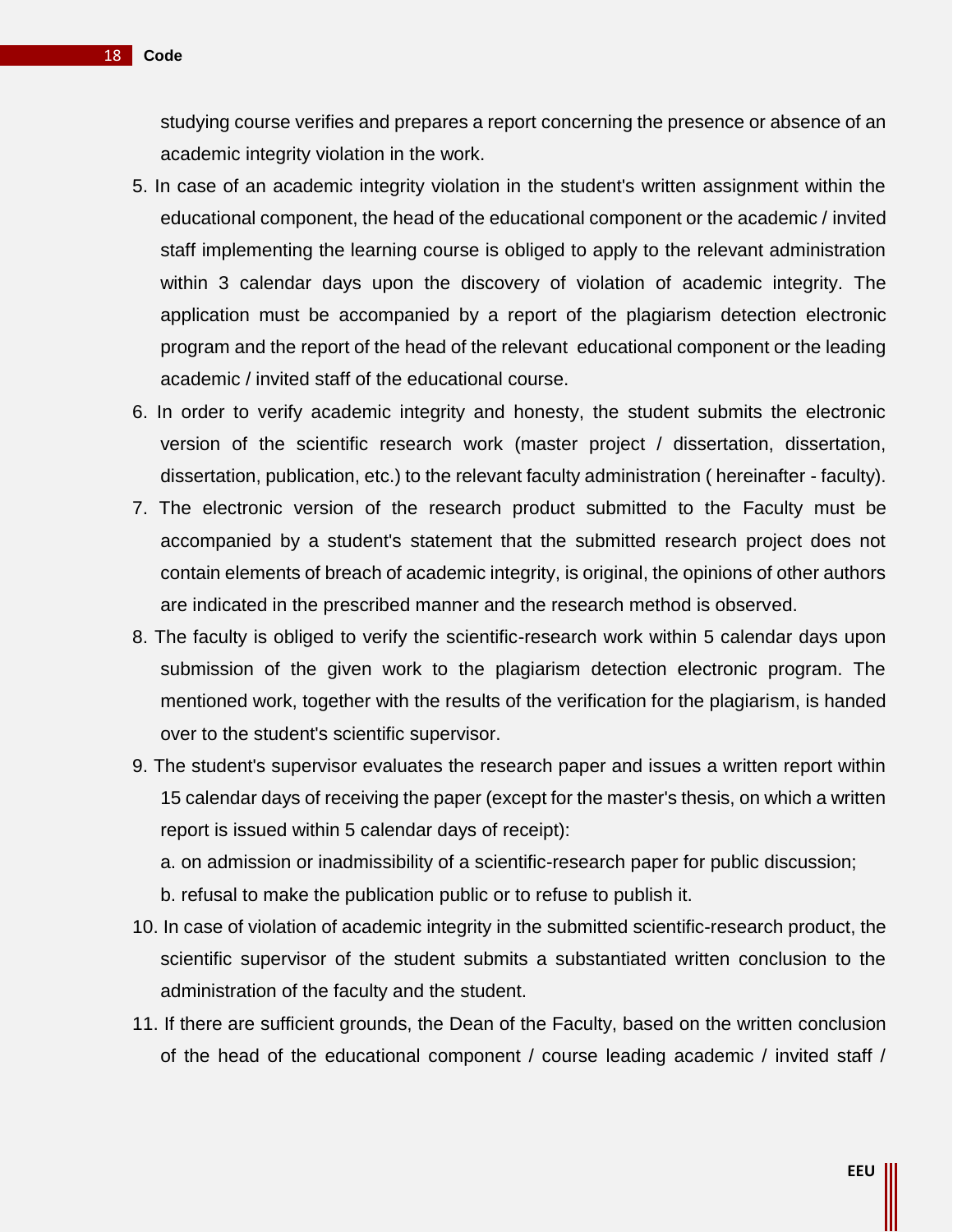student scientific supervisor, determines the members of the academic integrity violation committee and the review date concerning the student's academic integrity.

# **Article 24. Committee on academic integrity violation facts**

- 1. The committee on academic integrity violation facts (hereinafter- committee) shall consist of at least 5 and not more than 7 members of the faculty academic/invited staff with a doctorate or an equivalent academic degree in the relevant field (field, specialty). The committee shall be composed in a way to avoid conflict of interests.
- 2. The Commission elects the Chairman and the Secretary of the Commission from among its members by open voting. The chairperson of the commission chairs the session of the commission, and the secretary of the commission keeps the minutes of the commission session.
- 3. The sitting of the commission is closed. The commission is authorized if at least 2/3 of the commission members are present at the commission session.
- 4. By the decision of the commission, the meeting may be held using an electronic platform. In this case, visual and audio identification of all members of the commission present should be ensured. The video recording is attached to the minutes of the session, and its processing is carried out in accordance with the rules established by the Law of Georgia on Personal Data Protection.
- 5. The student must be notified at least 2 calendar days prior to the consideration of the matter of the date of the consideration of the issue of academic good faith.
- 6. The student has the right to:

a. Attend the discussion of the issue and use the right to speak during the discussion of the issue;

b. Provide the Commission with the information and evidence in its possession to defend its position.

# **Article 25. Conclusion of the committee**

The committee is obliged to examine the issue impartially and make an objective decision.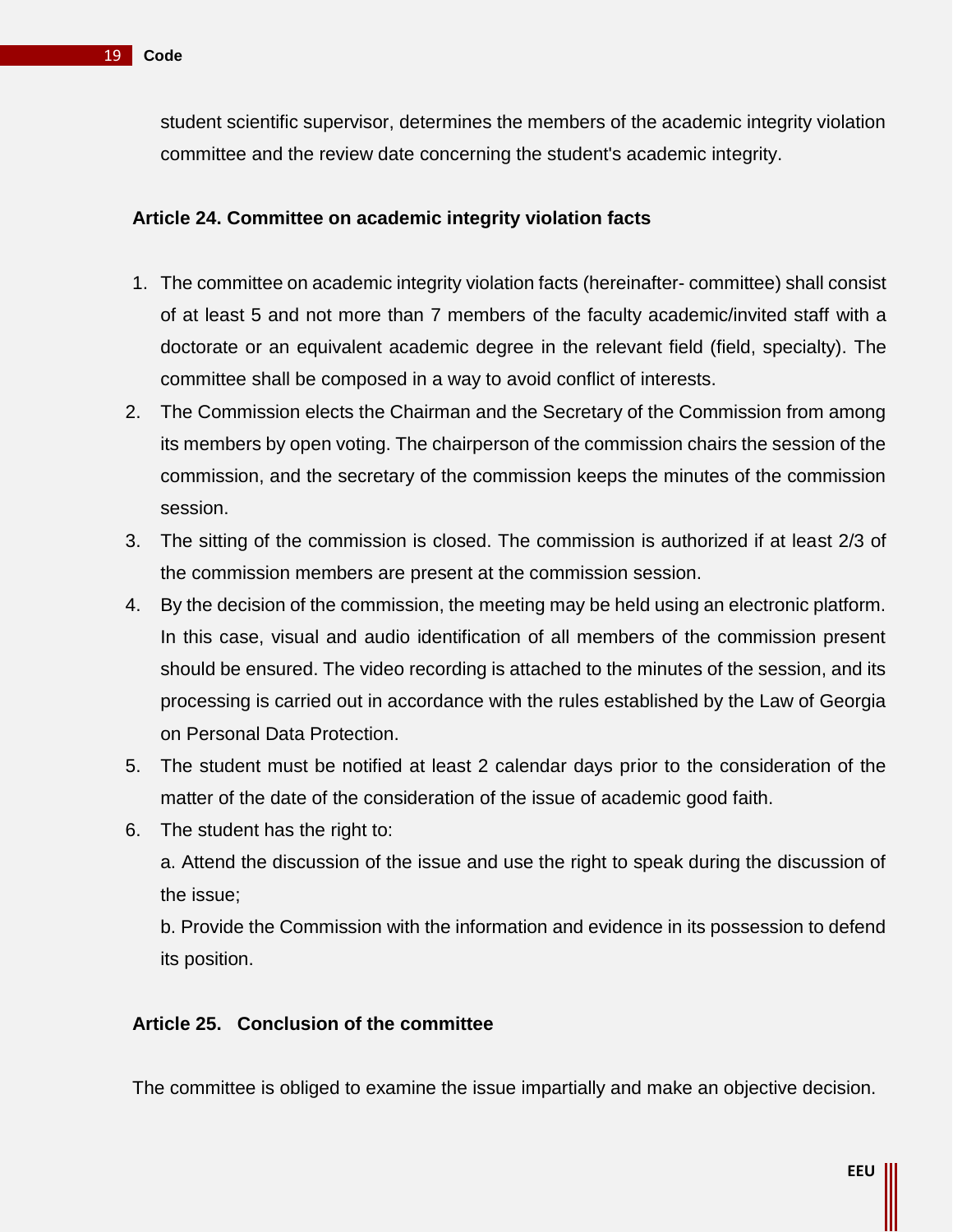- 1. The committee, based on the report of the electronic program for the detection of similarities and the relevant conclusion, by the majority of the members present, makes a decision on the existence / absence of a violation of academic integrity. However, the committee member is not entitled to abstain from voting.
- 2. The decision of the commission must substantiate the fact of the existence or absence of a breach of academic good faith.
- 3. The Commission shall send the reasoned decision in writing to the faculty Administration and the student, within 3 calendar days after the decision is made.
- 4. The decision of the committee shall be substantiated and based on all the evidence, including the documents submitted by the student to defend his / her position at the committee meeting.
- 5. The minutes of the committee meeting, signed by the chairman and the secretary of the board, shall be accompanied by all the documents submitted for consideration at the meeting, including the report of the supervisor / lead academic / guest staff or student supervisor, as well as evidence submitted by the student to defend his / her position.

# **Article 26. Decision made by the committee**

- 1. In the event of an academic integrity violation in a student's learning and / or research work, the committee shall make a decision of a specific disciplinary measure to the student, taking into account the severity of the violation.
- 2. In applying the measure of disciplinary liability, the Board shall adhere to the principles of fairness, objectivity, proportionality and misconduct committed.
- 3. The decision made by the committee shall be submitted by the dean of the relevant faculty to the Rector of the University within 3 calendar days after the expiration of the appeal period.

#### **Article 27. Appeal to decision made by the committee**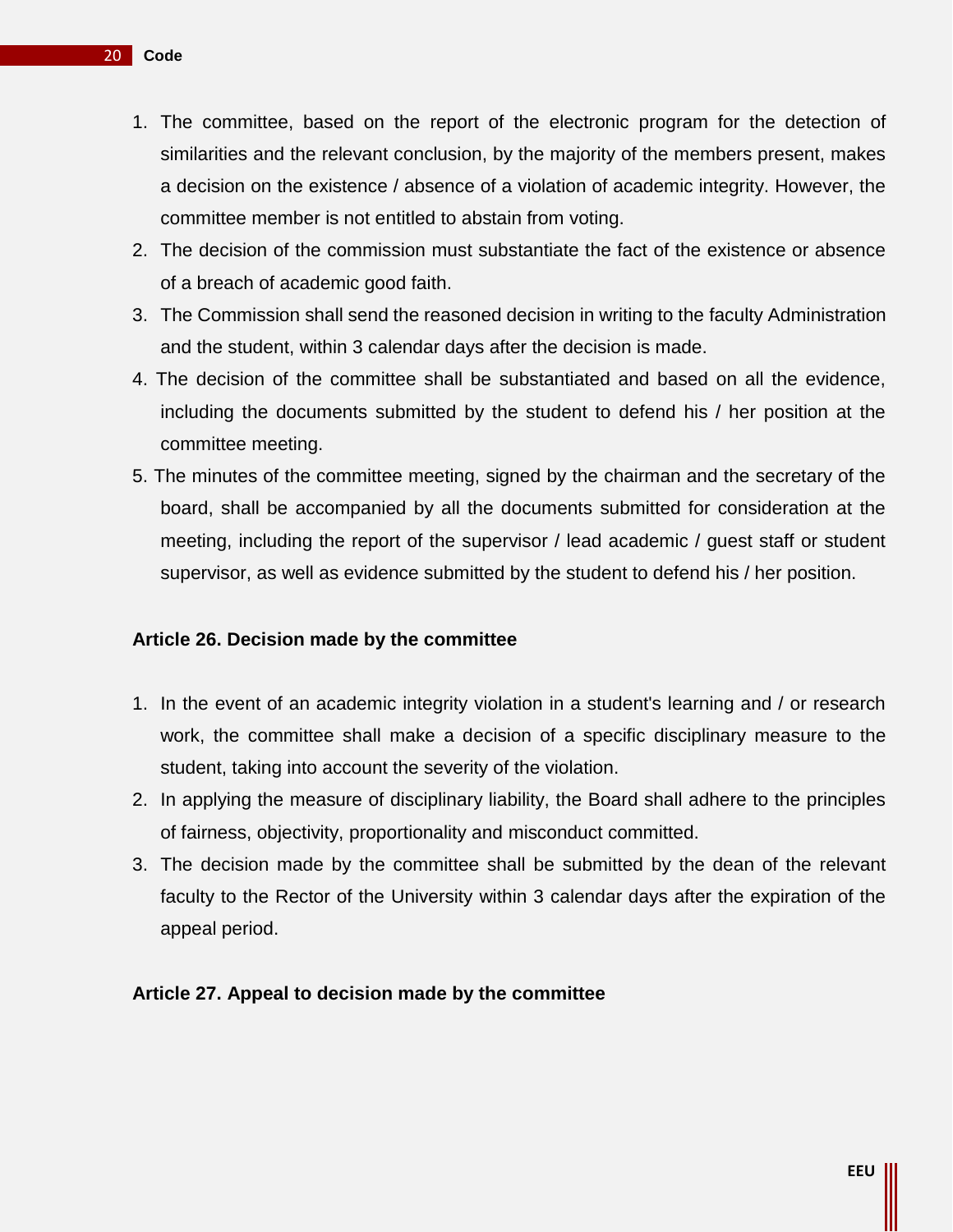- 1. A student has the right to appeal against the decision made by the Dissertation Board on the application of disciplinary measures in accordance with the rules established by this Article.
- 2. If the student does not agree with the decision made by the commission, he / she has the right to apply in writing to the Dean of the Faculty within 5 calendar days after the decision is made and to appeal the decision made by the Commission.
- 3. The complaint must be substantiated. It must clearly state the subject matter of the appeal and the arguments of the appeal. The student has the right to attach to the complaint the conclusion issued by the doctor of the relevant field (internal or external professor) on the absence of violation of academic integrity in the submitted scientific product.
- 4. The Dean of the Faculty submits the grievance of the student to the Faculty Council for consideration within 5 calendar days after receiving the grievance.
- 5. During the review of the complaint by the Faculty Council, the student has the right to attend the session and present his / her opinions and evidence.
- 6. Based on the results of the review of the complaint, the relevant faculty council has the right to make one of the following decisions:
	- a. To uphold the decision made by the Commission;
	- b. On the application of other disciplinary measures against the student under this Code;
	- c. not taking disciplinary measures towards student.
- 7. The decision made by the relevant faculty council, within 3 calendar days after the decision is made, the dean of the faculty sends to the rector of the university and the student against whom disciplinary proceedings were conducted.

#### **Article 28. Enforcement of a decision made by a committee or faculty council**

1. In case of confirmation of violation of academic integrity in the submitted scientificresearch product, on the basis of the decision made by the relevant faculty council, and in case of appeal, the Rector of the University, within 5 calendar days after the relevant decision, makes the final decision on disciplinary action.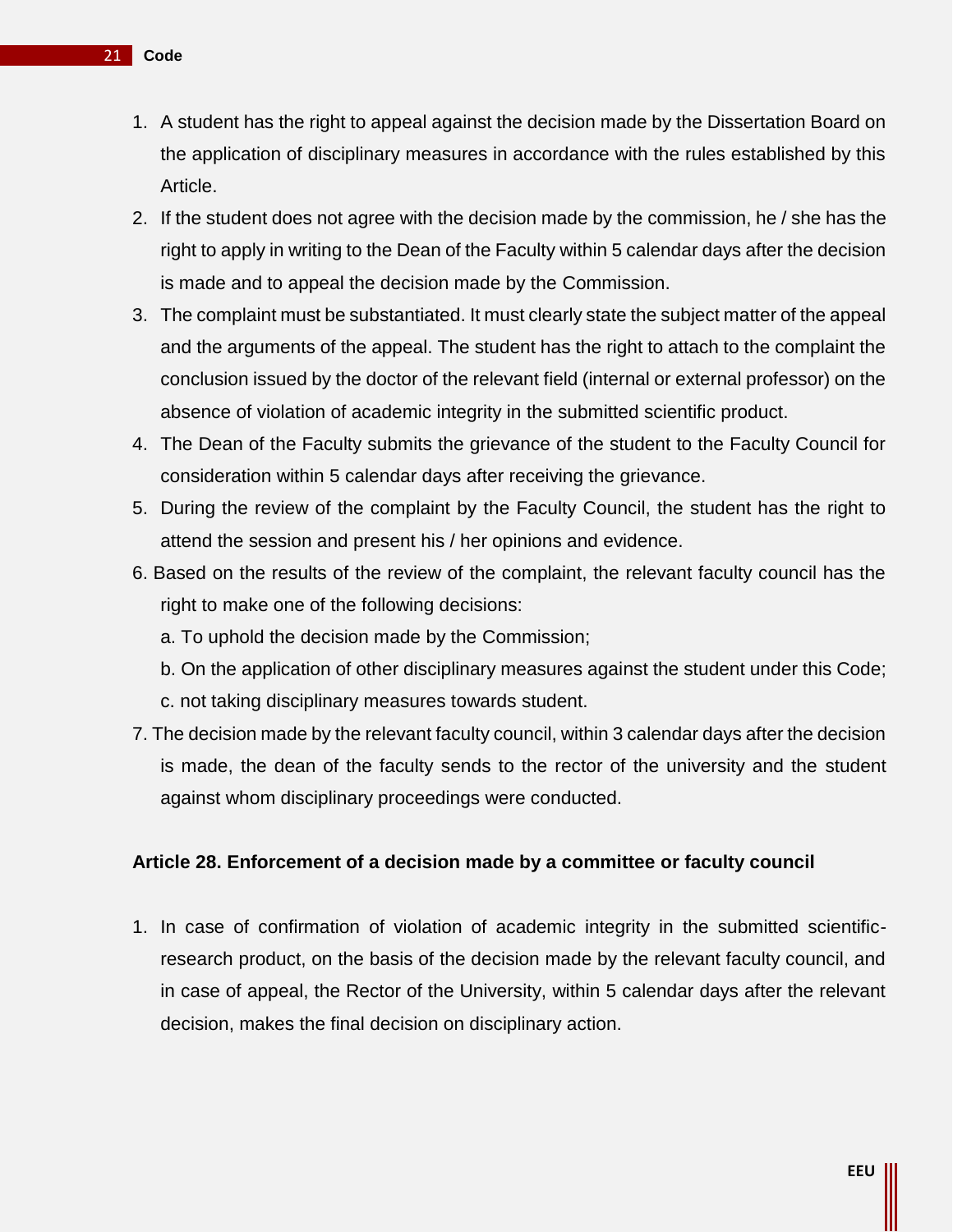- 2. When deciding the disciplinary liability, the Rector of the University shall apply principles of fairness, objectivity, proportionality and misconduct in comparison with the proportionality and equity of the violation fact.
- 3. The decision of the Rector on the application of disciplinary measures is final and it can be appealed in court in accordance with the rules established by the legislation.

# **Article 29. Disciplinary sanction**

- 1. A disciplinary sanction is a measure of responsibility used by the Rector of the University with regard to the student in the event of an academic integrity violation revealed in a study or research work.
- 2. The following disciplinary measures may be taken against the student by the Rector of the University, the Academic integrity examination committee, and in case of appeal, based on the decision of the Faculty Council in case of an academic integrity violation in the submitted educational or research product.

a. warning;

- b. correction of the same educational and / or scientific-research product;
- c. processing of the same educational and / or scientific-research product;
- d. deprivation of the right to submit the same educational or research product;
- e. suspension of student status for one semester;
- f. termination of student status.
- 3. In the presence of a fact of violation of academic integrity, the student is prohibited from publishing on behalf of the University the scientific-research product in which the fact of violation of academic integrity was revealed. n addition, special monitoring is ensured for the student's future educational or research activities.
- 4. As per application of the sanction provided in sub-paragraph "b" of paragraph 2 of this article, the student is obliged to submit a corrected educational and / or scientific-research work to the academic / invited staff / relevant structural unit of the university before the end of the current academic semester.